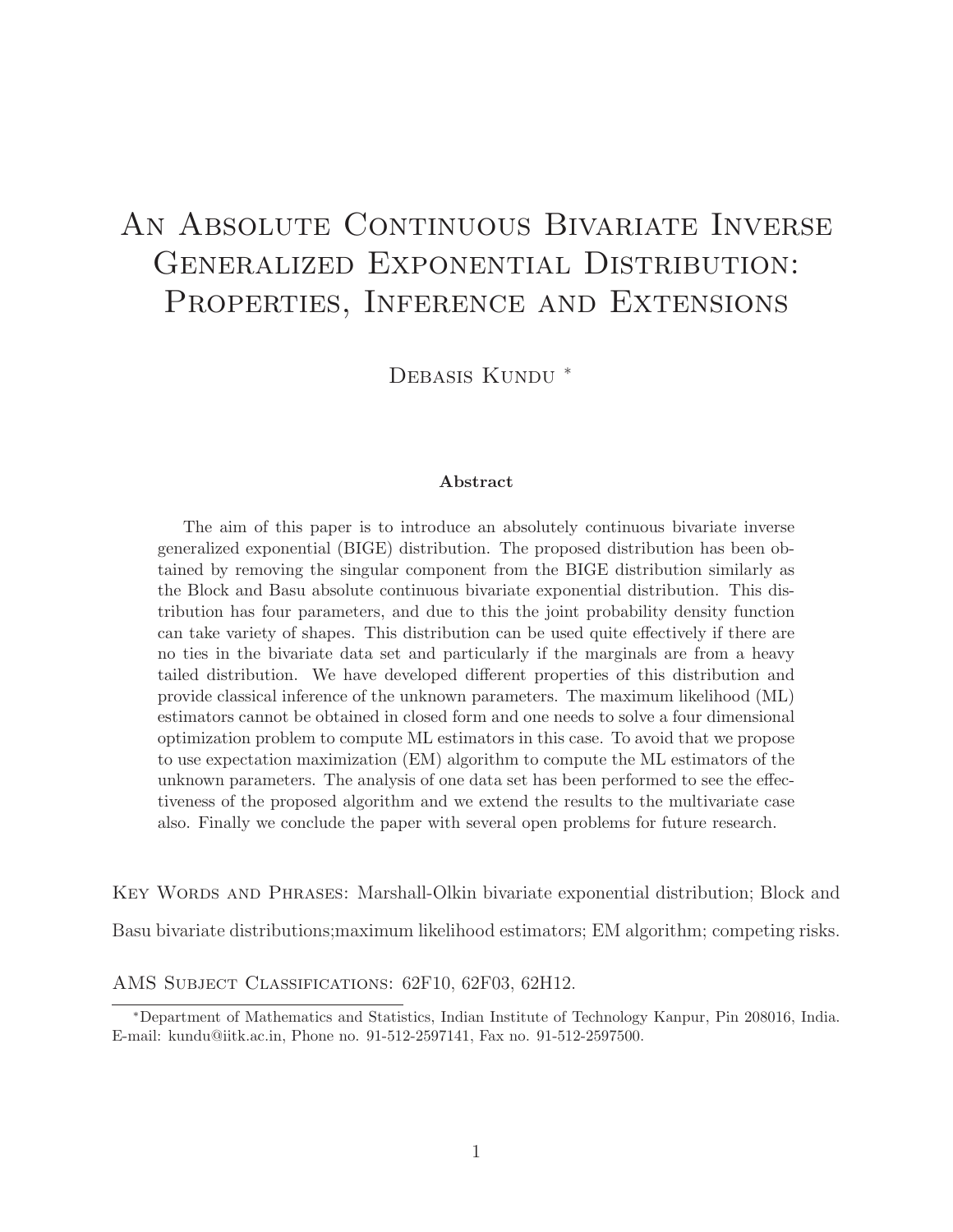### 1 INTRODUCTION

Two-parameter generalized exponential (GE) has received a considerable amount of attention in the last two decades. It has been introduced by Gupta and Kundu [9] as a special case of the three-parameter exponentiated Weibull distribution originally proposed by Mudholkar and Srivastava [14]. It can also be obtained as a special case of the three-parameter generalized Gompertz-Verhulst family of distributions introduced by Ahuja and Nash [1], see also Verhulst [20] in this respect.

The two-parameter GE distribution has the following cumulative distribution function (CDF), probability density function (PDF) and hazard function (HF) for  $x > 0$ ,  $\alpha > 0$ ,  $\lambda > 0$ :

$$
F_{GE}(x; \alpha, \lambda) = (1 - e^{-\lambda x})^{\alpha} \tag{1}
$$

$$
f_{GE}(x; \alpha, \lambda) = \alpha \lambda e^{-\lambda x} (1 - e^{-\lambda x})^{\alpha - 1}, \qquad (2)
$$

$$
h_{GE}(x; \alpha, \lambda) = \frac{\alpha \lambda e^{-\lambda x} (1 - e^{-\lambda x})^{\alpha - 1}}{1 - (1 - e^{-\lambda x})^{\alpha}}.
$$
\n(3)

Here,  $\alpha$  is the shape parameter and  $\lambda$  is the scale parameter. The PDF (2) of a GE distribution can be either a decreasing or an unimodal function depending on the values of  $\alpha$ . If  $\alpha \leq 1$ , the PDF is a decreasing function, otherwise it becomes an unimodal function. When  $\alpha = 1$ , it coincides with the one-parameter exponential distribution. The hazard function of a GE distribution (3) can be increasing  $(\alpha > 1)$ , decreasing  $(\alpha < 1)$  or constant  $(\alpha = 1)$ . It is observed by Gupta and Kundu [9] that the GE distribution behaves very similarly as the two-parameter gamma distribution. But because of the explicit expression of the CDF it can be used very effectively for the censored data. Due to this reason, an extensive amount of work has been done in establishing different properties and also developing various inferential procedures of the unknown parameters of this model. A book length treatment can be found in Al-Hussaini and Ahsanullah [2], see also the review article by Nadarajah [16]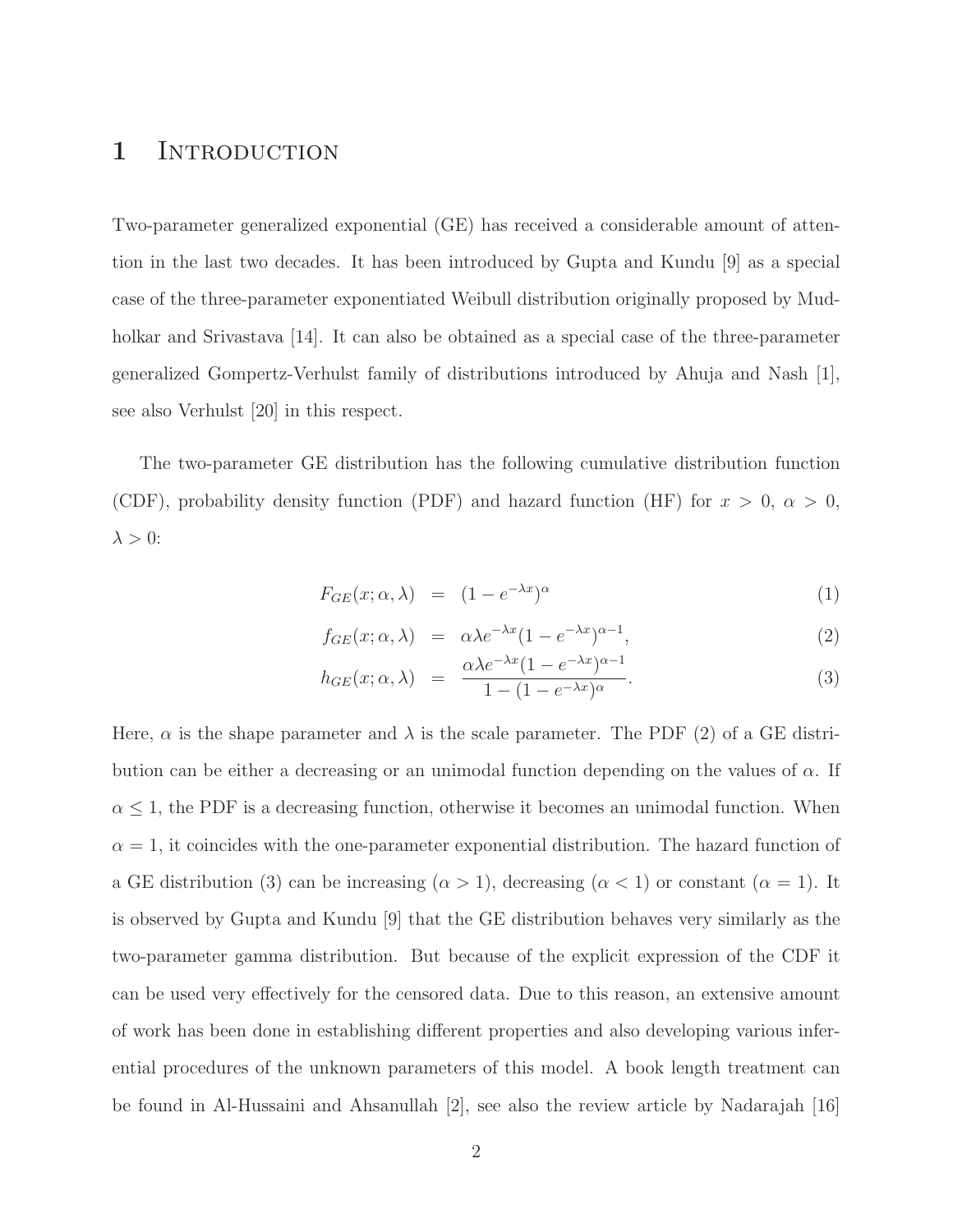and the references cited therein.

Although, the GE distribution is a very flexible distribution, it cannot have a nonmonotone hazard function or it cannot be heavy tailed. Due to this reason, Oguntunde and Adejumo [17] introduced the inverted GE distribution (IGE) similar to the inverted Weibull distribution, see for example Murthy, Xie and Jiang [15]. The IGE distribution has the following survival function (SF), PDF and HF for  $x > 0$ ,  $\alpha > 0$  and  $\lambda > 0$ :

$$
S_{IGE}(x; \alpha, \lambda) = (1 - e^{-\frac{\lambda}{x}})^{\alpha} \tag{4}
$$

$$
f_{IGE}(x; \alpha, \lambda) = \frac{\alpha \lambda}{x^2} e^{-\frac{\lambda}{x}} (1 - e^{-\frac{\lambda}{x}})^{\alpha - 1}
$$
(5)

$$
h_{IGE}(x; \alpha, \lambda) = \frac{\alpha \lambda}{x^2 (e^{-\frac{\lambda}{x}} - 1)}.
$$
\n(6)

The PDF and HF of the IGE distribution are always unimodal for all values of  $\alpha > 0$  and  $\lambda > 0$ . When  $\lambda = 1$ , the mode of an IGE is at  $1/2$  if  $\alpha = 1$ , for  $\alpha > 1$ , the mode is less than 1/2, and for  $\alpha \leq 1$ , the mode is greater than 1/2. Moreover, depending on the values of  $\alpha$  it is a heavy tailed distribution. If  $\alpha \leq 1$ , the mean does not exist. If  $1 < \alpha \leq 2$ , the mean exists, but the variance does not exist. For  $\alpha > 2$ , the variance exist. The PDFs and hazard functions of an IGE distribution are always unimodal. From now on an absolutely continuous random variable with PDF (5) will be denoted by  $IGE(\alpha, \lambda)$ .

Recently, Alqallaf and Kundu [3] introduced bivariate IGE distribution similar to the Marshall-Olkin bivariate exponential (MOBE) distribution, see for example Marshall and Olkin [13], as follows: Suppose  $U_1$  follows  $(\sim) \text{IGE}(\alpha_1, \lambda), U_2 \sim \text{IGE}(\alpha_2, \lambda)$  and  $U_0 \sim$ IGE( $\alpha_0$ ,  $\lambda$ ), and they are independently distributed. If  $X = \min\{U_1, U_0\}$  and  $Y = \min\{U_2, U_0\}$ , then  $(X, Y)$  is said to have bivariate IGE (BIGE) distribution with parameters  $\alpha_1, \alpha_2, \alpha_0$ and  $\lambda$ . We denote this by BIGE( $\alpha_1, \alpha_2, \alpha_0, \lambda$ ). It may be mentioned that this BIGE distribution has the same interpretation as the shock model similar to the MOBE model. Here the shock appears following an IGE distribution, which can be heavy tailed.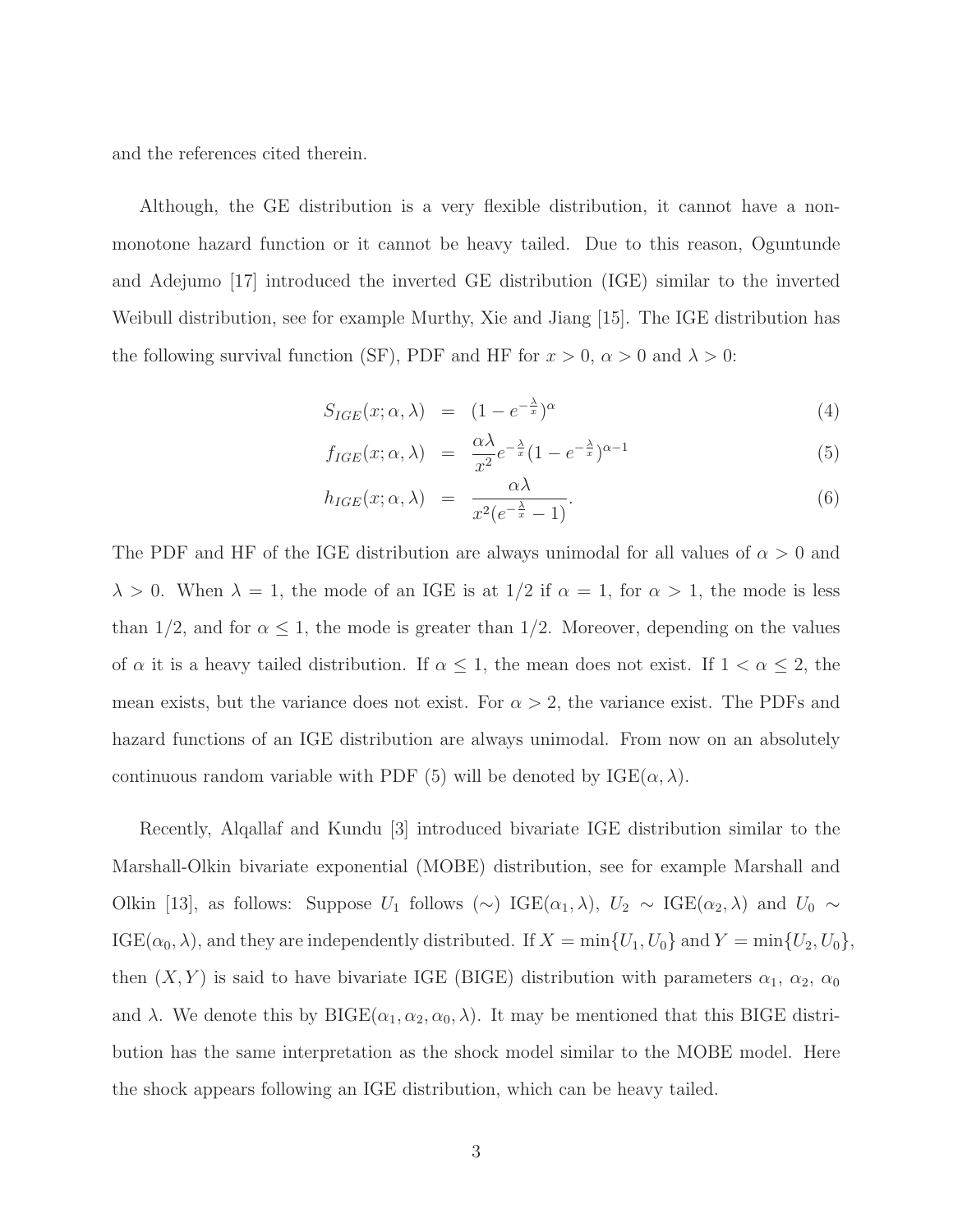The BIGE introduced by Alqallaf and Kundu [3] has a singular component along  $X = Y$ , i.e.  $P(X = Y) > 0$ , similar to the MOBE distribution. Therefore, if there are no ties in the data, it may not be reasonable to use BIGE distribution in this case. It may be recalled that since MOBE has a singular component, it is not used when there are no ties in the data. Due to this reason, Block and Basu [5] introduced an absolutely continuous bivariate exponential distribution, from now on we call it as the Block and Basu bivariate exponential (BBBE) distribution, by removing the singular component from the MOBE distribution. Although, MOBE is a singular distribution, the BBBE distribution enjoys all the properties of an absolutely continuous distribution. It can be used quite effectively to analyze a bivariate data set, when there are no ties in the data.

The main aim of this paper is to introduce absolutely continuous BIGE (ABIGE) by removing the singular component of a BIGE distribution. Clearly, ABIGE is an absolutely continuous distribution with four parameters. We study different properties of the ABIGE distribution and its marginals. Due to presence of the four parameters, the joint PDF of an ABIGE can take variety of shapes. Moreover, the marginals of an ABIGE can be heavy tailed also. Hence, the ABIGE model can be used quite effectively for a bivariate data set when there are no ties. The ML estimators of the unknown parameters of a ABIGE cannot be obtained in explicit forms. They have to be obtained by solving four non-linear equations simultaneously. Therefore, some numerical algorithms like Newton-Raphson or Gauss-Newton method may be used to solve these non-linear equations. Hence, very accurate initial values are needed to start the iterative process, otherwise it may not converge or it may converge to some local optimum. To avoid that we have proposed a EM algorithm to compute the ML estimators. The proposed EM algorithm requires solving only one dimensional optimization problem at each 'E'-step of the EM algorithm. Hence, the implementation of the proposed EM algorithm is quite simple in practice. The analysis of one data set has been performed to see the performances of the proposed EM algorithm and the effectiveness of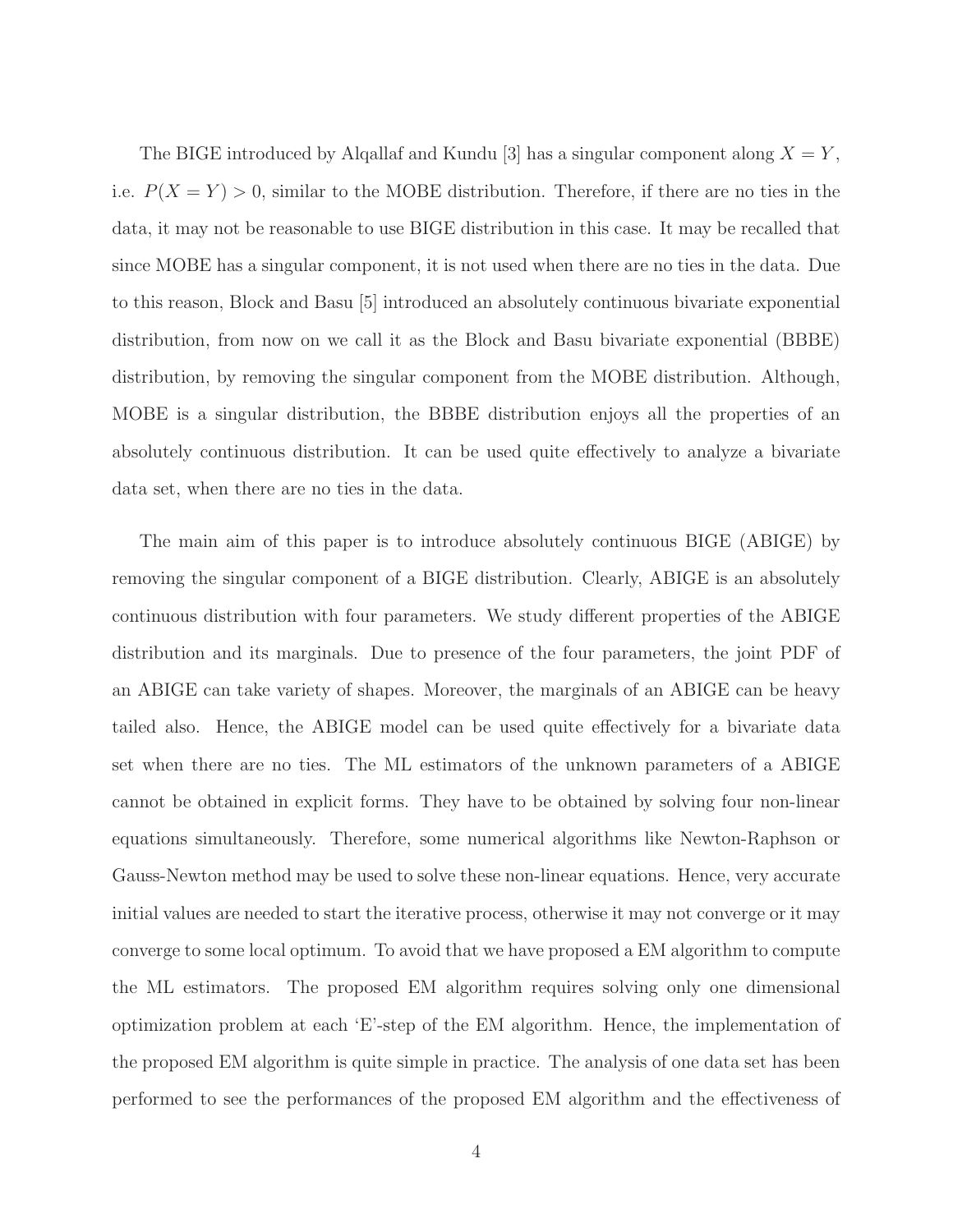the model. Finally we have introduced the absolute continuous multivariate IGE (AMIGE) and showed how the EM algorithm can be developed for the multivariate model. We have indicated several open problems for further research.

The rest of the paper is organized as follows. In Section 2 we have defined the ABIGE model and discuss its different properties. The inference procedure has been developed in Section 3. In Section 4 we provide the analysis of one bivariate data set. In Section 5 we have discussed AMIGE distribution, and finally we conclude the paper and provide several open problems for future work, in Section 6.

### 2 MODEL DESCRIPTION AND PROPERTIES

#### 2.1 MODEL DESCRIPTION

We have already introduced BIGE in Section 1. If  $(X, Y) \sim \text{BIGE}(\alpha_1, \alpha_2, \alpha_0, \lambda)$ , then the joint SF of X and Y for  $x > 0$  and  $y > 0$  becomes

$$
S_{X,Y}(x,y) = P(X > x, Y > y) = \begin{cases} (1 - e^{-\frac{\lambda}{x}})^{\alpha_1} (1 - e^{-\frac{\lambda}{y}})^{\alpha_2 + \alpha_0} & \text{if } 0 < x < y < \infty \\ (1 - e^{-\frac{\lambda}{x}})^{\alpha_1 + \alpha_0} (1 - e^{-\frac{\lambda}{y}})^{\alpha_2} & \text{if } 0 < y < x < \infty \\ (1 - e^{-\frac{\lambda}{x}})^{\alpha_1 + \alpha_2 + \alpha_0} & \text{if } 0 < x = y < \infty. \end{cases}
$$

The joint SF of X and Y has the following unique decomposition:

$$
S_{X,Y}(x,y) = \frac{\alpha_1 + \alpha_2}{\alpha_1 + \alpha_2 + \alpha_0} S_{ac}(x,y) + \frac{\alpha_0}{\alpha_1 + \alpha_2 + \alpha_0} S_{si}(x,y)
$$

Here,

$$
S_{si}(x,y) = \begin{cases} (1 - e^{-\frac{\lambda}{x}})^{\alpha_1 + \alpha_2 + \alpha_0} & \text{if } x = y, \\ 0 & \text{if } x \neq y, \end{cases}
$$

and

$$
S_{ac}(x,y) = \frac{\alpha_1 + \alpha_2 + \alpha_0}{\alpha_1 + \alpha_2} (1 - e^{-\frac{\lambda}{x}})^{\alpha_1} (1 - e^{-\frac{\lambda}{y}})^{\alpha_2} (1 - e^{-\frac{\lambda}{z}})^{\alpha_0} - \frac{\alpha_0}{\alpha_1 + \alpha_2} (1 - e^{-\frac{\lambda}{x}})^{\alpha_1 + \alpha_2 + \alpha_0},
$$

here  $z = \max\{x, y\}$ . Note that here  $S_{ac}(x, y)$  is the absolute continuous part and  $S_{si}(x, y)$  is the singular part.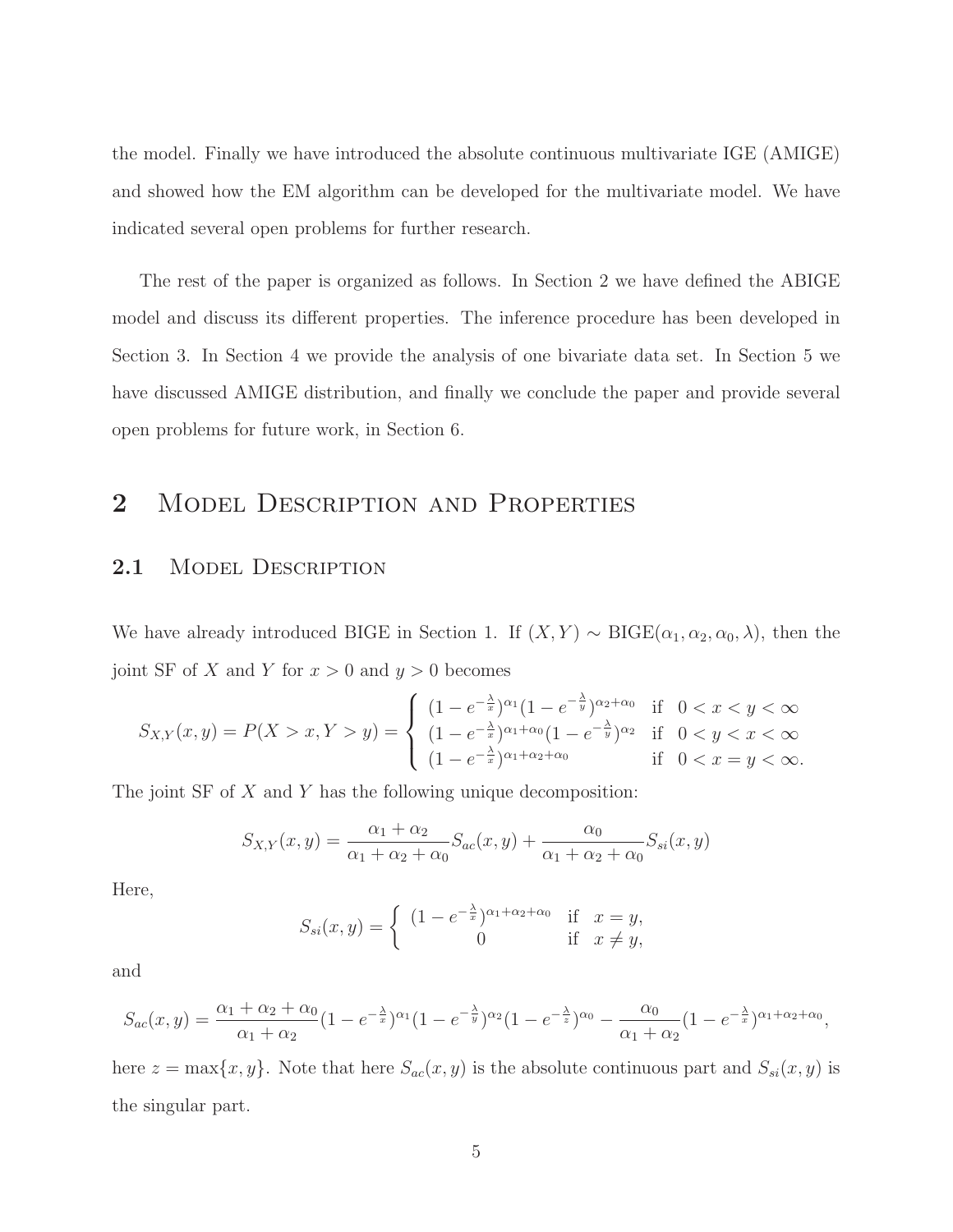From the joint SF, the joint PDF of  $X$  and  $Y$  can be obtained as follows:

$$
f_{X,Y}(x,y) = \frac{\alpha_1 + \alpha_2}{\alpha_1 + \alpha_2 + \alpha_0} f_{ac}(x,y) + \frac{\alpha_0}{\alpha_1 + \alpha_2 + \alpha_0} f_{si}(u),
$$
\n(7)

where

$$
f_{ac}(x,y) = \frac{\alpha_1 + \alpha_2 + \alpha_0}{\alpha_1 + \alpha_2} \times \left\{ \begin{array}{ll} f_{IGE}(x;\alpha_1,\lambda) f_{IGE}(y;\alpha_2 + \alpha_0,\lambda) & \text{if } 0 < x < y < \infty \\ f_{IGE}(x;\alpha_1 + \alpha_0,\lambda) f_{IGE}(y;\alpha_2,\lambda) & \text{if } 0 < y < x < \infty, \end{array} \right.
$$

 $u = x = y$ , and

$$
f_{si}(u) = f_{IGE}(u; \alpha_1 + \alpha_2 + \alpha_0, \lambda).
$$

It should be mentioned that when we write the joint PDF of  $X$  and  $Y$  as in (7), it is understood that  $f_{ac}(x, y)$  is a PDF with respect to two dimensional Lebesgue measure and  $f_{si}(u)$  is a PDF with respect to one dimensional Lebesgue measure, see for example Bemis, Bain and Higgins [4].

Now we define ABIGE by removing the singular component from the BIGE, similar to the construction of BBBE from MOBE distribution, as follows: If the joint PDF of the random variables  $U$  and  $V$  is

$$
f_{U,V}(u,v) = \frac{\alpha_1 + \alpha_2 + \alpha_0}{\alpha_1 + \alpha_2} \times \left\{ \begin{array}{ll} f_{IGE}(u; \alpha_1, \lambda) f_{IGE}(v; \alpha_2 + \alpha_0, \lambda) & \text{if } 0 < u < v < \infty \\ f_{IGE}(u; \alpha_1 + \alpha_0, \lambda) f_{IGE}(v; \alpha_2, \lambda) & \text{if } 0 < v < u < \infty, \end{array} \right.
$$

then  $(U, V)$  is said to have ABIGE distribution with parameters  $\alpha_1, \alpha_2, \alpha_0$  and  $\lambda$  and it will be denoted by  $ABIGE(\alpha_1, \alpha_2, \alpha_0, \lambda)$ .

The joint survival function of  $(U, V)$  becomes

$$
S_{U,V}(u,v) = \frac{\alpha_1 + \alpha_2 + \alpha_0}{\alpha_1 + \alpha_2} (1 - e^{-\frac{\lambda}{u}})^{\alpha_1} (1 - e^{-\frac{\lambda}{v}})^{\alpha_2} (1 - e^{-\frac{\lambda}{w}})^{\alpha_0} - \frac{\alpha_0}{\alpha_1 + \alpha_2} (1 - e^{-\frac{\lambda}{u}})^{\alpha_1 + \alpha_2 + \alpha_0},
$$

here  $w = \max\{u, v\}$ . The marginal survival functions of U and V become:

$$
S_U(u) = \frac{\alpha_1 + \alpha_2 + \alpha_0}{\alpha_1 + \alpha_2} \left(1 - e^{-\frac{\lambda}{u}}\right)^{\alpha_1 + \alpha_0} - \frac{\alpha_0}{\alpha_1 + \alpha_2} \left(1 - e^{-\frac{\lambda}{u}}\right)^{\alpha_1 + \alpha_2 + \alpha_0} S_V(v) = \frac{\alpha_1 + \alpha_2 + \alpha_0}{\alpha_1 + \alpha_2} \left(1 - e^{-\frac{\lambda}{v}}\right)^{\alpha_2 + \alpha_0} - \frac{\alpha_0}{\alpha_1 + \alpha_2} \left(1 - e^{-\frac{\lambda}{v}}\right)^{\alpha_1 + \alpha_2 + \alpha_0},
$$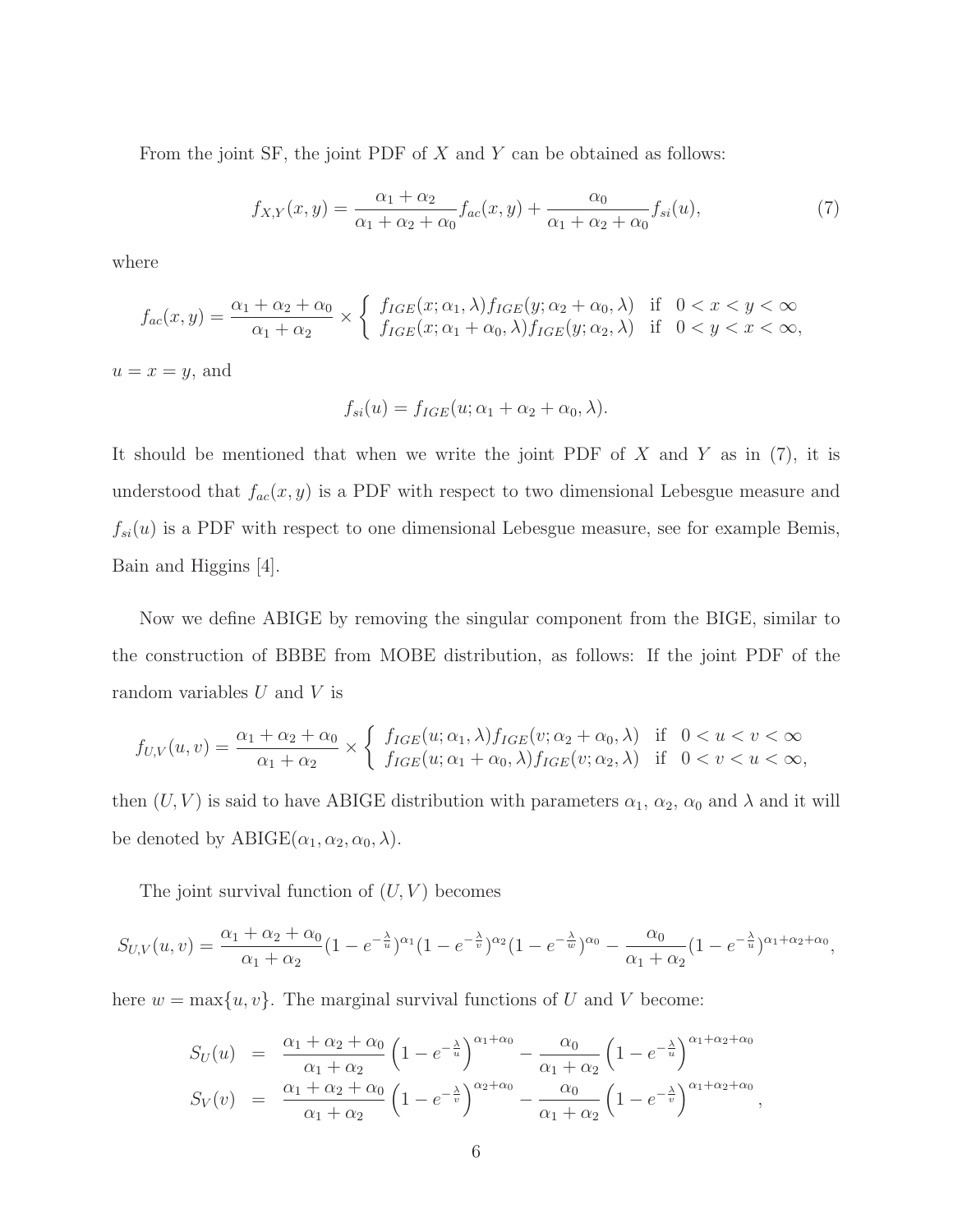respectively. The marginal PDFs of  $U$  and  $V$  become

$$
f_U(u) = \frac{\alpha_1 + \alpha_2 + \alpha_0}{\alpha_1 + \alpha_2} f_{IGE}(u; \alpha_1 + \alpha_0, \lambda) - \frac{\alpha_0}{\alpha_1 + \alpha_2} f_{IGE}(u; \alpha_1 + \alpha_2 + \alpha_0, \lambda)
$$
  

$$
f_V(v) = \frac{\alpha_1 + \alpha_2 + \alpha_0}{\alpha_1 + \alpha_2} f_{IGE}(v; \alpha_2 + \alpha_0, \lambda) - \frac{\alpha_0}{\alpha_1 + \alpha_2} f_{IGE}(v; \alpha_1 + \alpha_2 + \alpha_0, \lambda),
$$

respectively. It may be observed that the relation between the BIGE and ABIGE is the following.

$$
(U, V) = (X, Y)|\{X \neq Y\}.
$$
\n(8)

The above relation (8) can be used quite effectively to generate ABIGE distribution. The following algorithm can be used to generate  $(U, V) \sim \text{ABIGE}(\alpha_1, \alpha_2, \alpha_0, \lambda)$  as follows:

Step 1: Generate  $U_1 \sim \text{IGE}(\alpha_1, \lambda), U_2 \sim \text{IGE}(\alpha_2, \lambda)$  and  $U_0 \sim \text{IGE}(\alpha_0, \lambda)$ .

Step 2: If  $U_0 < \min\{U_1, U_2\}$ , go to Step 1.

Step 3:  $U = \min\{U_1, U_0\}$  and  $V = \min\{U_2, U_0\}.$ 

#### 2.2 PROPERTIES

The following result provides the shape of the joint PDF of ABIGE.

THEOREM 2.1: Let  $(U, V) \sim \text{ABIGE}(\alpha_1, \alpha_2, \alpha_0, \lambda)$ . We use the following notations.  $S_0 =$  $\{(u, v); 0 < u = v < \infty\}, S_1 = \{(u, v); 0 < u < v < \infty\}, S_2 = \{(u, v); 0 < v < u < \infty\}.$ 

(a) If  $\alpha_1 = \alpha_2 = \alpha$ , then  $f_{U,V}(u, v)$  is continuous on  $S_0 \cup S_1 \cup S_2 = \mathbb{R}^2$ ,  $f_{U,V}(u, v)$  is unimodal and the mode is at  $(x_0, x_0) \in S_0$ , where  $x_0$  is the unique solution of the non-linear equation

$$
2(e^{\frac{1}{x}} - 1)(1 - 2x) = (2\alpha + \alpha_0 - 2).
$$
\n(9)

(b) If  $\alpha_2 + \alpha_0 < 1 < \alpha_1$ , then  $f_{U,V}(u, v)$  is continuous on  $S_1 \cup S_2$ ,  $f_{U,V}(u, v)$  is unimodal and the mode is at  $(x_1, x_2) \in S_1$ , where  $x_1$  and  $x_2$  are unique solutions of the non-linear equations

$$
(e^{\frac{1}{x}} - 1)(1 - 2x) = (\alpha_1 - 1)
$$
\n(10)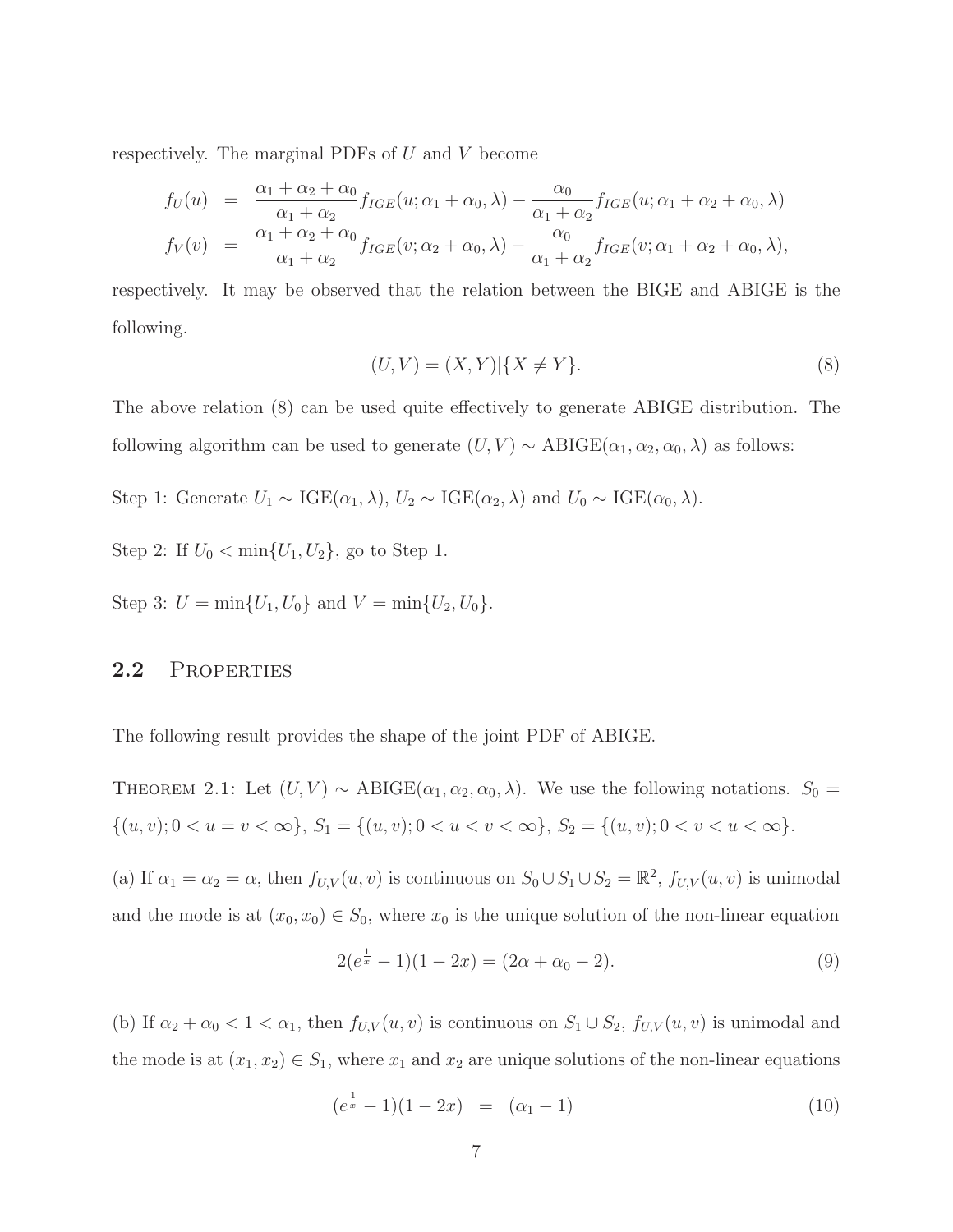$$
(e^{\frac{1}{x}} - 1)(1 - 2x) = (\alpha_2 + \alpha_0 - 1).
$$
 (11)

(c) If  $\alpha_1 + \alpha_0 < 1 < \alpha_2$ , then  $f_{U,V}(u, v)$  is continuous on  $S_1 \cup S_2$ ,  $f_{U,V}(u, v)$  is unimodal and the mode is at  $(x_1, x_2) \in S_2$ , where  $x_1$  and  $x_2$  are unique solutions of the non-linear equations

$$
(e^{\frac{1}{x}} - 1)(1 - 2x) = (\alpha_2 - 1)
$$
\n(12)

$$
(e^{\frac{1}{x}} - 1)(1 - 2x) = (\alpha_1 + \alpha_0 - 1).
$$
 (13)

PROOF: See in the Appendix.

In Figure 1, we have provided the surface plots of the of the joint PDF of  $ABIGE(\alpha_1, \alpha_2, \alpha_0, \lambda)$ for different values of  $\alpha_1$ ,  $\alpha_2$  and  $\alpha_0$  keeping  $\lambda = 1$ . It is observed that for all values of  $\alpha_1$ ,  $\alpha_2$  and  $\alpha_0$ , the joint PDF is an unimodal function. The following results are useful for data analysis purposes, they might have some independent interest also.

#### 3 INFERENCE

In this section we derive the ML estimators of the unknown parameters of a  $ABIGE(\alpha_1, \alpha_2, \alpha_0, \lambda)$ based on a random sample of size  $n$  and it is as follows:

$$
Data = \{(u_1, v_1), \dots, (u_n, v_n)\}.
$$
\n(14)

We use the following notations  $I_1 = \{i : u_i < v_i\}$ ,  $I_2 = \{i : u_i > v_i\}$  and  $\Theta = (\alpha_1, \alpha_2, \alpha_0, \lambda)^\top$ . Moreover,  $n_1 = |I_1|$  = number of elements in  $I_1$  and similarly,  $n_2 = |I_2|$ . Based on the sample (14), the log-likelihood function can be written as

$$
l(\Theta|Data) = n \ln(\alpha_1 + \alpha_2 + \alpha_0) - n \ln(\alpha_1 + \alpha_2)
$$

$$
+ \sum_{i \in I_1} \ln f_{IGE}(u_i; \alpha_1, \lambda) + \sum_{i \in I_1} \ln f_{IGE}(v_i; \alpha_2 + \alpha_0, \lambda)
$$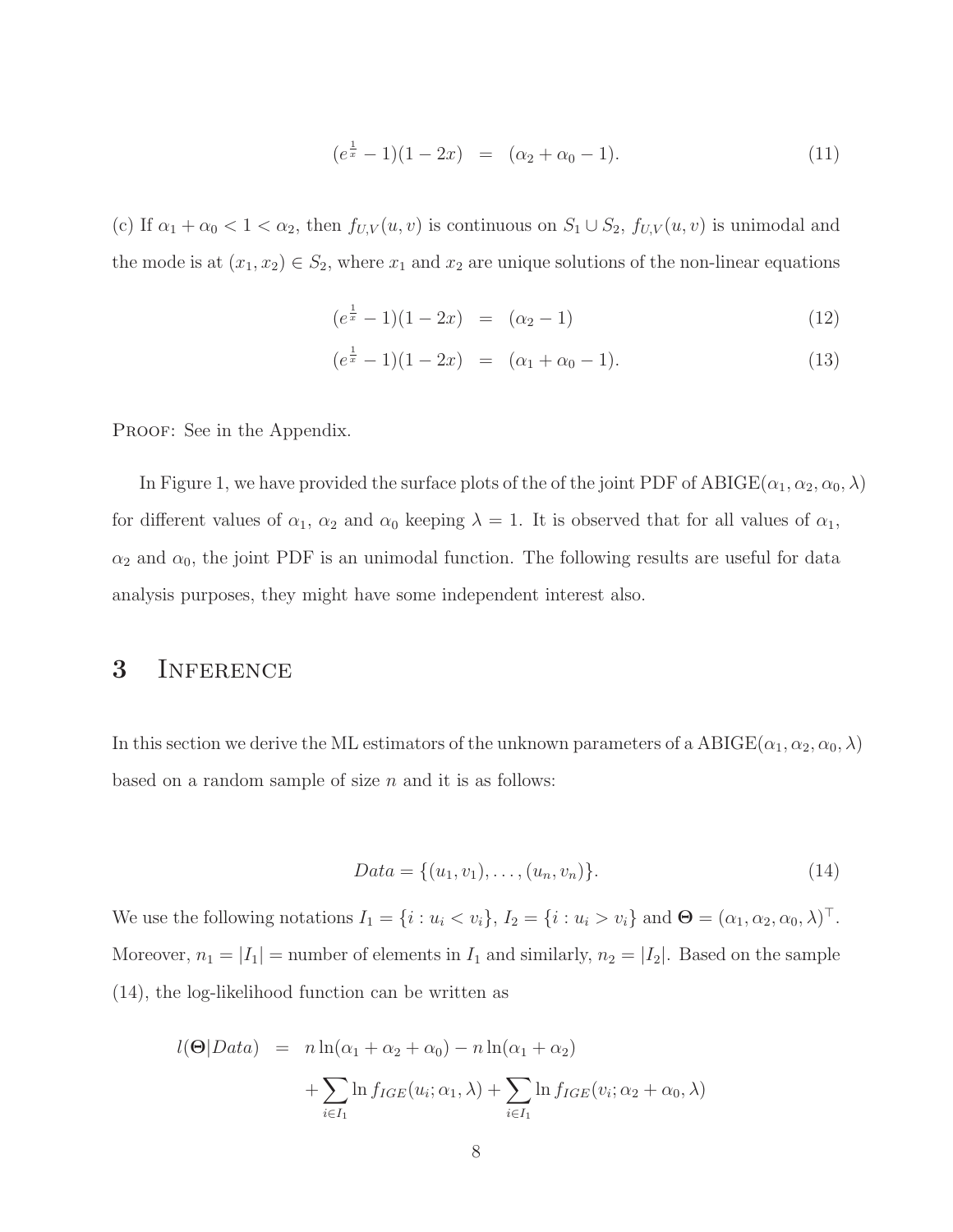+
$$
\sum_{i \in I_2} \ln f_{IGE}(u_i; \alpha_1 + \alpha_0, \lambda) + \sum_{i \in I_2} \ln f_{IGE}(v_i; \alpha_2, \lambda)
$$
  
=  $C + n \ln(\alpha_1 + \alpha_2 + \alpha_0) - n \ln(\alpha_1 + \alpha_2) - A\lambda + 2n \ln \lambda +$   
 $n_1(\ln \alpha_1 + \ln(\alpha_2 + \alpha_0)) + n_2(\ln(\alpha_1 + \alpha_0) + \ln \alpha_2) +$   
 $(\alpha_1 - 1) \sum_{i \in I_1} \ln(1 - e^{-\frac{\lambda}{u_i}}) + (\alpha_2 + \alpha_0 - 1) \sum_{i \in I_1} \ln(1 - e^{-\frac{\lambda}{v_i}})$   
 $+ (\alpha_1 + \alpha_0 - 1) \sum_{i \in I_2} \ln(1 - e^{-\frac{\lambda}{u_i}}) + (\alpha_2 - 1) \sum_{i \in I_2} \ln(1 - e^{-\frac{\lambda}{v_i}}).$  (15)

Here C is a constant does not depend on the parameters and  $A = \sum_{n=1}^n A_n$  $i=1$  $(u_i^{-1} + v_i^{-1})$ . The ML estimate of  $\Theta$  can be obtained by maximizing (15) with respect to the unknown parameters. It is immediate that it cannot be obtained in explicit form. It has to be obtained by solving a four dimensional optimization problem. Therefore, one needs to use some iterative algorithms like Newton-Raphson or Gauss-Newton method to compute the ML estimates. Any iterative algorithm needs a very good initial guesses, which may not be a trivial issue in four dimension. Moreover, it may converge to a local maximum rather than the global maximum.

To avoid that we treat this problem as a missing value problem, and we will show that if we have the complete data set, then the ML estimates of  $\Theta$  can be obtained by solving only one non-linear equation. Hence, we propose to use a very simple EM algorithm, where at each 'E'-step the corresponding 'M'-step can be performed by solving only one non-linear equation, and that is the main motivation of the proposed EM algorithm.

Suppose instead of observing only  $(U, V)$ , we also observe the indicator vector  $(\Delta_1, \Delta_2)$ associate with the corresponding  $U_1, U_2, U_0$  defined before, as follows:

Case 1:  $(U < V) : \Delta_1 = 1$  and

$$
\Delta_2 = \begin{cases} 2 & \text{if } V = U_2 \\ 3 & \text{if } V = U_0. \end{cases}
$$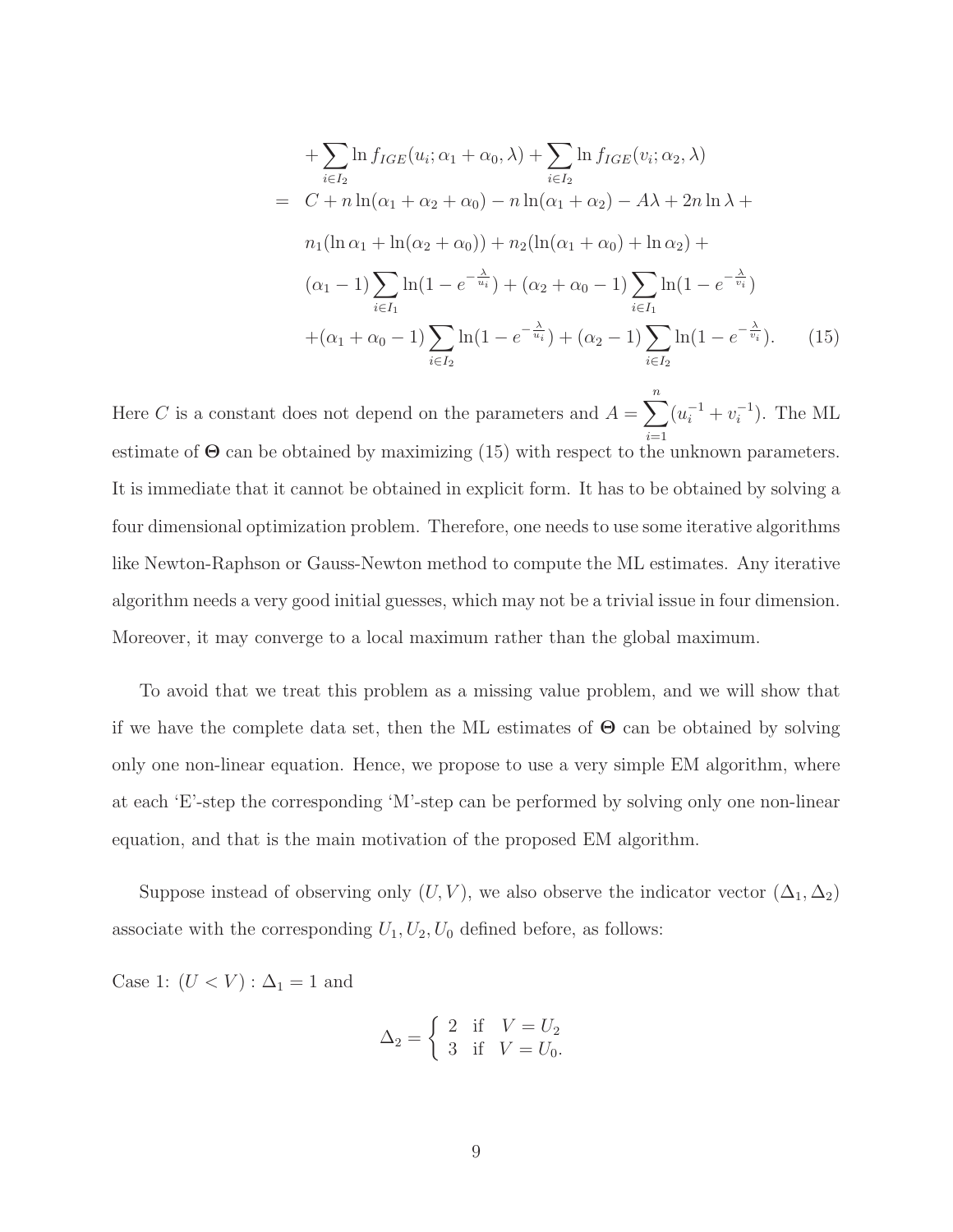Case 2:  $(V < U)$  :  $\Delta_2 = 2$  and

$$
\Delta_1 = \begin{cases} 1 & \text{if } U = U_1 \\ 3 & \text{if } U = U_0. \end{cases}
$$

Now we will provide the log-likelihood contribution of a typical data point  $(u, v, \delta_1, \delta_2)$  for different cases.

Case 1:  $u < v$ ,  $\delta_1 = 1$  and  $\delta_2 = 2$ . The log-likelihood contribution becomes:

$$
\ln f_{IGE}(u; \alpha_1, \lambda) + \ln f_{IGE}(v; \alpha_2, \lambda) + \ln S_{IGE}(v; \alpha_0, \lambda).
$$

Case 2:  $u < v$ ,  $\delta_1 = 1$  and  $\delta_2 = 3$ . The log-likelihood contribution becomes:

$$
\ln f_{IGE}(u; \alpha_1, \lambda) + \ln f_{IGE}(v; \alpha_0, \lambda) + \ln S_{IGE}(v; \alpha_2, \lambda).
$$

Case 3:  $v < u$ ,  $\delta_1 = 1$  and  $\delta_2 = 2$ . The log-likelihood contribution becomes:

$$
\ln f_{IGE}(u; \alpha_1, \lambda) + \ln f_{IGE}(v; \alpha_2, \lambda) + \ln S_{IGE}(u; \alpha_0, \lambda).
$$

Case 4:  $u < v$ ,  $\delta_1 = 3$  and  $\delta_2 = 2$ . The log-likelihood contribution becomes:

$$
\ln f_{IGE}(u; \alpha_0, \lambda) + \ln f_{IGE}(v; \alpha_2, \lambda) + \ln S_{IGE}(u; \alpha_1, \lambda).
$$

In this case it can be easily shown that for the complete data set namely  $\{(u_i, v_i, \delta_{1i}, \delta_{2i}); i =$  $1, \ldots, n$ , the ML estimates of  $\alpha_1, \alpha_2$  and  $\alpha_0$  can be obtained in explicit forms if  $\lambda$  is known. Hence, the ML estimate of  $\lambda$  can be obtained by maximizing the profile log-likelihood function in one dimension only. The following Table 1 will be useful for further development of the EM algorithm.

Now following the idea of Dinse  $[7]$  for each incomplete data  $(u, v)$ , we form 'pseudo observations' by fractioning  $(u, v)$  to two partially complete 'pseudo observation' of the form  $\{(u, v, w_1), (u, v, 1 - w_1)\}\$ and  $\{(u, v, w_2), (u, v, 1 - w_2)\}\$ depending on whether  $u > v$  or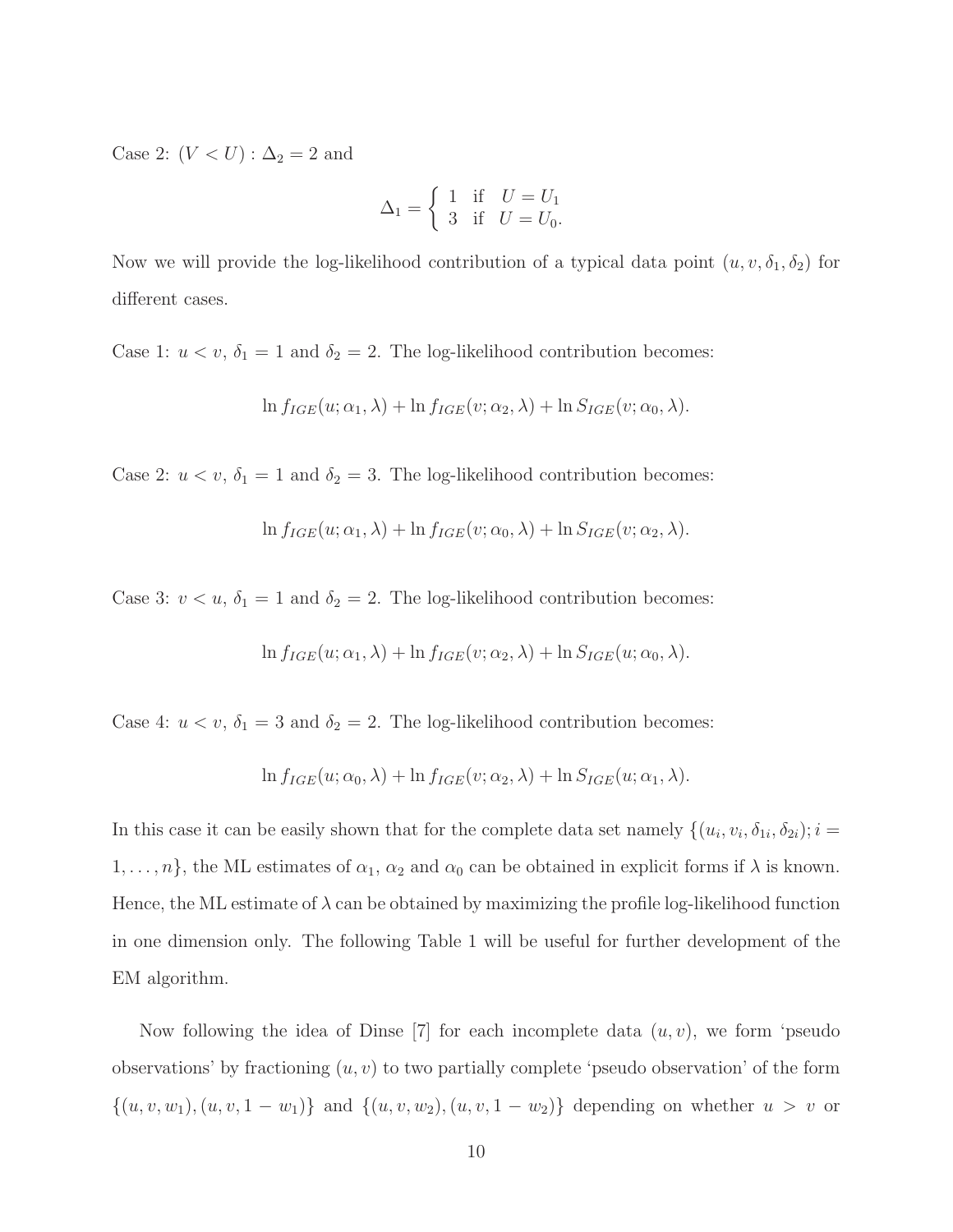| <b>Set</b>     | Relation       | Possible         | Observed                                  | Conditional                                          | $(\Delta_1, \Delta_2)$ |
|----------------|----------------|------------------|-------------------------------------------|------------------------------------------------------|------------------------|
|                | <b>Between</b> | Configuration of | Variable                                  | Probability                                          |                        |
|                | U and $V$      | U, V, W          |                                           |                                                      |                        |
|                |                |                  |                                           |                                                      |                        |
| I <sub>1</sub> | U < V          |                  | $U_1 < U_2 < U_0$   $U = U_1, V = U_2$    | $\alpha_2$<br>$(\alpha_2+\alpha_0)$                  | (1,2)                  |
|                |                |                  | $U_1 < U_0 < U_2$   $U = U_1, V = U_0$    | $\alpha_0$<br>$\frac{(\alpha_2+\alpha_0)}{\alpha_1}$ | (1,3)                  |
| I <sub>2</sub> | V < U          |                  | $U_2 < U_1 < U_0$   $U = U_1, V = U_2$    | $(\alpha_1+\alpha_0)$                                | (1,2)                  |
|                |                |                  | $U_2 < U_0 < U_1$   $U = U_0$ , $V = U_2$ | $\alpha_0$<br>$(\alpha_1 + \alpha_0)$                | (3,2)                  |

Table 1: Possible configuration of  $U_1, U_2, U_0$  and the associated probabilities.

 $u < v$ , respectively. Here  $w_1$  is the conditional probability that  $U_1 < U_0$  given that  $V < U$ . Similarly,  $w_2$  is the conditional probability that  $U_2 < U_0$ , given that  $U < V$ . From Table 1

$$
w_1 = \frac{\alpha_1}{\alpha_1 + \alpha_0}
$$
 and  $w_2 = \frac{\alpha_2}{\alpha_2 + \alpha_0}$ .

Now let us denote by  $\Theta^{(k)} = (\alpha_1^{(k)})$  $\binom{k}{1}, \alpha_2^{(k)}$  $\alpha_2^{(k)}, \alpha_0^{(k)}$  $\binom{k}{0}, \lambda^{(k)}$ <sup>T</sup> as the estimates of the parameters at the k-th stage of the EM algorithm. Similarly, let us denote  $w_1^{(k)}$  $\binom{k}{1}$  and  $w_2^{(k)}$  $2^{(\kappa)}$  as the estimates of  $w_1$  and  $w_2$ , respectively, at the k-st stage. At the  $k-th$  stage the 'pseudo-log-likelihood' function can be written as follows:

$$
l(\Theta|\Theta^{(k)}) = w_2^{(k)} \sum_{i \in I_1} (\ln f_{IGE}(u_i; \alpha_1, \lambda) + \ln f_{IGE}(v_i; \alpha_2, \lambda) + \ln S_{IGE}(v_i; \alpha_0, \lambda)) +
$$
  
\n
$$
(1 - w_2^{(k)}) \sum_{i \in I_1} (\ln f_{IGE}(u_i; \alpha_1, \lambda) + \ln f_{IGE}(v_i; \alpha_0, \lambda) + \ln S_{IGE}(v_i; \alpha_2, \lambda)) +
$$
  
\n
$$
w_1^{(k)} \sum_{i \in I_2} (\ln f_{IGE}(u_i; \alpha_1, \lambda) + \ln f_{IGE}(v_i; \alpha_2, \lambda) + \ln S_{IGE}(u_i; \alpha_0, \lambda)) +
$$
  
\n
$$
(1 - w_1^{(k)}) \sum_{i \in I_2} (\ln f_{IGE}(u_i; \alpha_0, \lambda) + \ln f_{IGE}(v_i; \alpha_2, \lambda) + \ln S_{IGE}(u_i; \alpha_1, \lambda))
$$
  
\n
$$
= \sum_{i \in I_1} \ln f_{IGE}(u_i; \alpha_1, \lambda) + \sum_{i \in I_2} \left\{ w_1^{(k)} \ln f_{IGE}(u_i; \alpha_1, \lambda) + (1 - w_1^{(k)}) \ln S_{IGE}(u_i; \alpha_1, \lambda) \right\} +
$$
  
\n
$$
\sum_{i \in I_2} \ln f_{IGE}(v_i; \alpha_2, \lambda) + \sum_{i \in I_1} \left\{ w_2^{(k)} \ln f_{IGE}(v_i; \alpha_2, \lambda) + (1 - w_2^{(k)}) \ln S_{IGE}(v_i; \alpha_2, \lambda) \right\} +
$$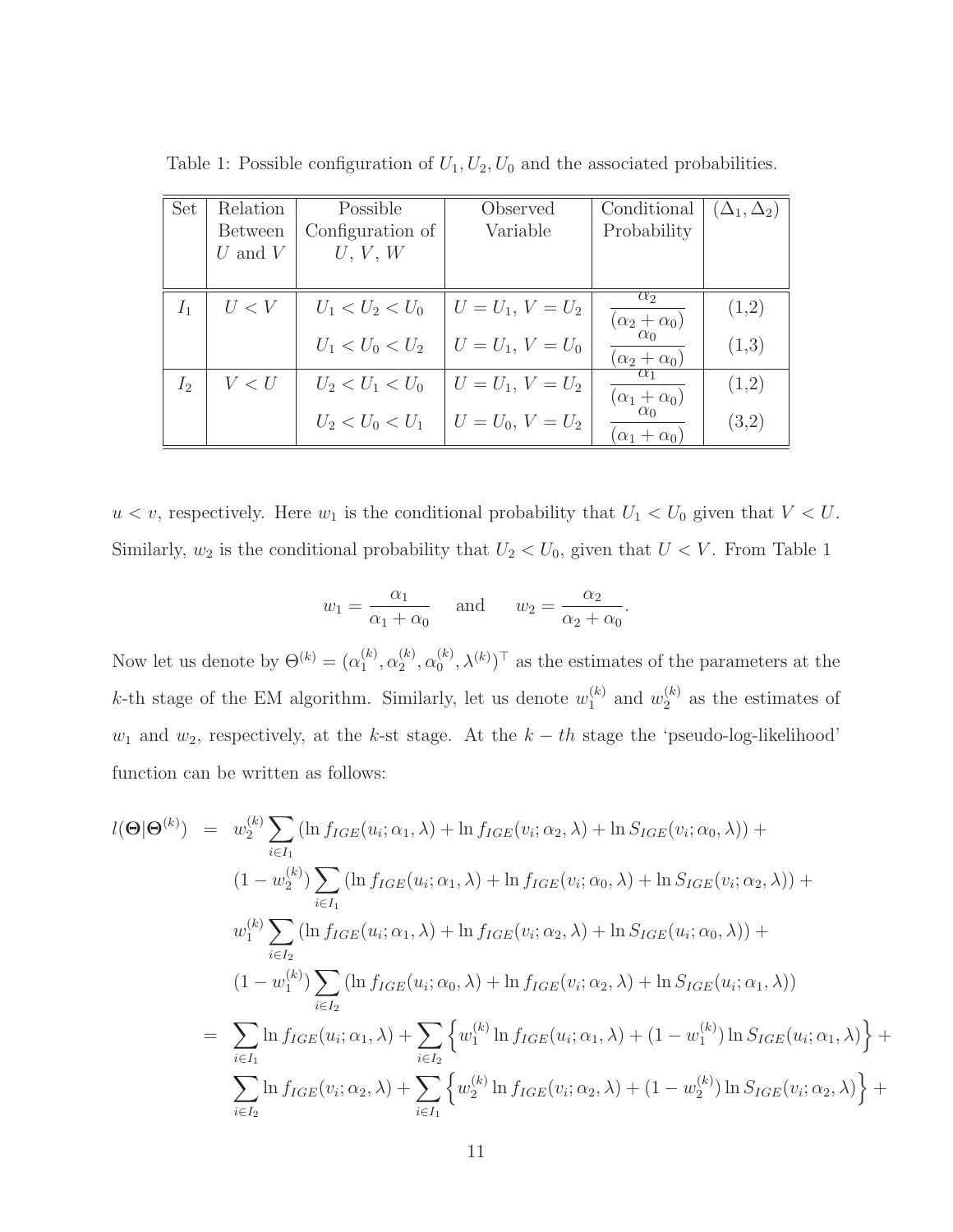$$
w_2^{(k)} \sum_{i \in I_1} \ln S_{IGE}(v_i; \alpha_0, \lambda) + (1 - w_2^{(k)}) \sum_{i \in I_1} \ln f_{IGE}(v_i; \alpha_0, \lambda) + w_1^{(k)} \sum_{i \in I_2} \ln S_{IGE}(u_i; \alpha_0, \lambda) + (1 - w_1^{(k)}) \sum_{i \in I_2} \ln f_{IGE}(u_i; \alpha_0, \lambda).
$$
 (16)

Therefore,  $\Theta^{(k+1)}$  can be obtained from  $\Theta^{(k)}$  by maximizing (16) with respect to  $\Theta$ . For a fixed  $\lambda$ 

$$
\alpha_1^{(k+1)}(\lambda) = -\frac{n_1 + w_1^{(k)}n_2}{\sum_{i \in I} \ln(1 - e^{-\frac{\lambda}{u_i}})}
$$
  
\n
$$
\alpha_2^{(k+1)}(\lambda) = -\frac{n_2 + w_2^{(k)}n_1}{\sum_{i \in I} \ln(1 - e^{-\frac{\lambda}{v_i}})}
$$
  
\n
$$
\alpha_0^{(k+1)}(\lambda) = -\frac{n_1(1 - w_2^{(k)}) + n_2(1 - w_1^{(k)})}{\sum_{i \in I_1} \ln(1 - e^{-\frac{\lambda}{v_i}}) + \sum_{i \in I_2} \ln(1 - e^{-\frac{\lambda}{u_i}})}
$$

maximize (16). Hence,  $\lambda^{(k+1)}$  which maximizes (16) can be obtained by maximizing the profile log-likelihood function, i.e.  $\lambda^{(k+1)} = \text{argmax } g(\lambda)$ , where

$$
g(\lambda) = 2(n_1 + n_2) \ln \lambda + (n_1 + w_1^{(k)} n_2) \ln \alpha_1^{(k+1)}(\lambda) + (n_2 + w_2^{(k)} n_1) \ln \alpha_2^{(k+1)}(\lambda) + (n_1(1 - w_2^{(k)}) + n_2(1 - w_1^{(k)})) \ln \alpha_0^{(k+1)}(\lambda) - \lambda \left(\sum_{i \in I_1 \cup I_2} \frac{1}{u_i} + \frac{1}{v_i}\right) - \sum_{i \in I_1 \cup I_2} \left(\ln(1 - e^{-\frac{\lambda}{u_i}}) + \ln(1 - e^{-\frac{\lambda}{v_i}})\right).
$$

Therefore

$$
\alpha_1^{(k+1)} = \alpha_1^{(k+1)}(\lambda^{(k+1)}), \quad \alpha_2^{(k+1)} = \alpha_2^{(k+1)}(\lambda^{(k+1)}), \quad \alpha_0^{(k+1)} = \alpha_0^{(k+1)}(\lambda^{(k+1)}).
$$

Once the ML estimates of  $\alpha_1$ ,  $\alpha_2$ ,  $\alpha_3$  and  $\lambda$  are obtained the associated confidence intervals can be obtained from the observed Fisher information matrix as suggested by Louis [12]. In the Appendix we have provided the observed Fisher information matrix.

## 4 DATA ANALYSIS

In this section we provide the analysis of a real data set to show how the proposed EM algorithm can be implemented in practice. This data set is obtained from Johnson and Wichern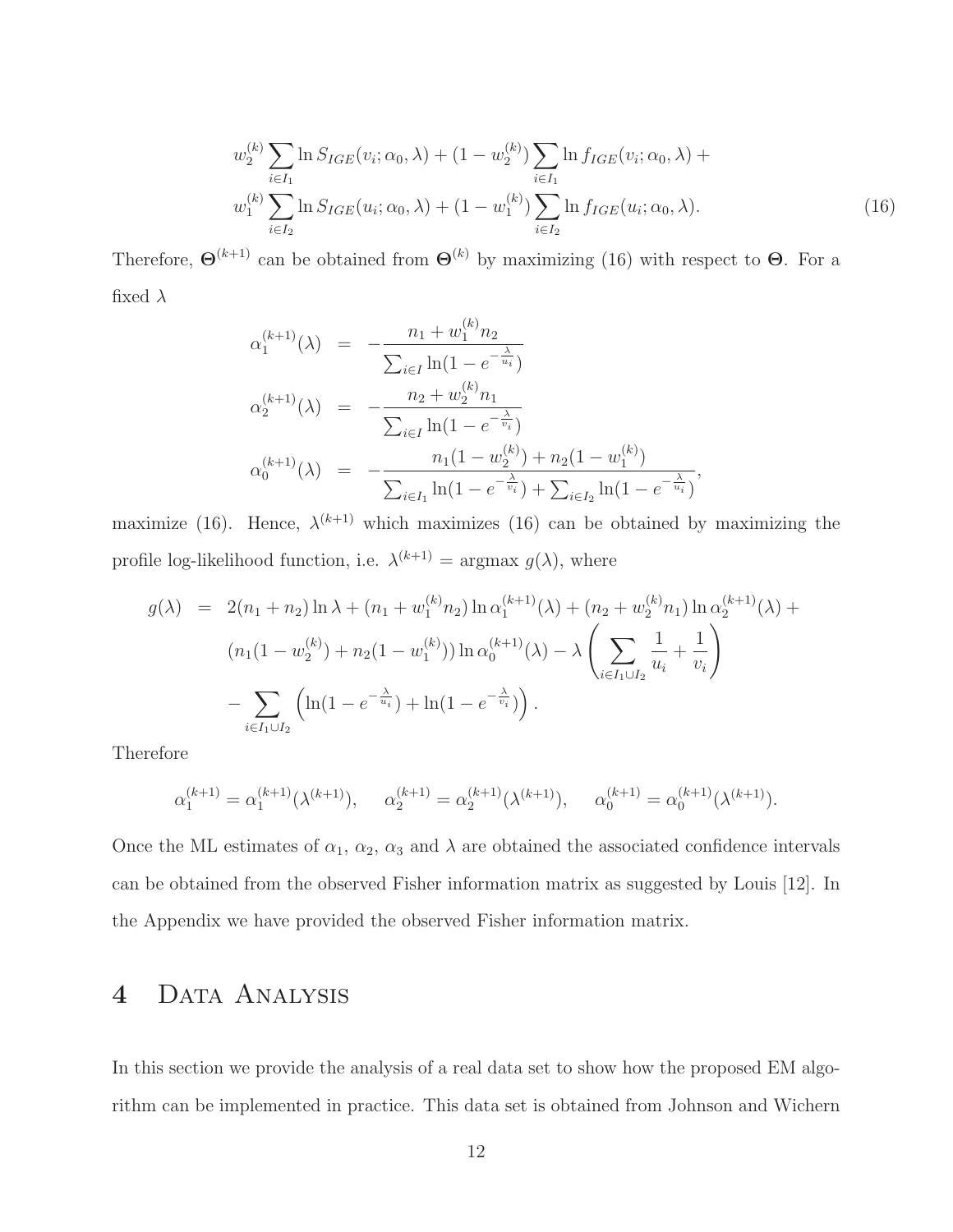[10] and it represents the cholesterol level of 23 adults at two different times. It is presented below for easy reference: (317,275), (186,190), (377,368), (229,282), (276,306), (272,250), (219,236), (260,264), (284,241), (365,294), (298,341), (274,262), (232,244), (367,358), (253,247), (230,245), (190,212), (290,291), (337,383), (283,277), (325,288), (266,253), (338,307).

Before progressing further we have subtracted 165 and divided by 10 for each data point, mainly for computational purposes. It is not going to affect the inference procedure. One natural question arises whether ABIGE can be used to analyze this data set or not. First of all there are no ties in the data set. We have fitted the IGE to the minimum of the two cholesterol levels, and the ML estimates of the shape and scale parameters are 4.7691 and 17.5489, respectively. The Kolmogorov-Smirnov distance between the fitted and empirical distribution is 0.1451 and the associated p value is 0.7178. Therefore, it is clear that IGE distribution fits the minimum quite well. Hence, we have fitted ABIGE distribution to the above bivariate data set.

We have used the EM algorithm to compute the ML estimates of the unknown parameters. The following initial values have been used:  $\alpha_1 = \alpha_2 = \alpha_0 = 1$  and  $\lambda = 17.0$ . We have started the EM algorithm with these initial values and the EM algorithm stops when the relative difference between the two consecutive log-likelihood values is less than 10<sup>−</sup><sup>6</sup> . The iteration stops after 20 steps. The ML estimates and the associated 95% confidence intervals based on the observed Fisher information matrix are provided below:

$$
\hat{\alpha}_1 = 3.2683(\pm 0.9876),
$$
  $\hat{\alpha}_2 = 3.5433(\pm 1.0145),$   $\hat{\alpha}_0 = 2.4060(\pm 0.7655)$   
 $\hat{\lambda} = 19.6523(\pm 4.1276).$ 

We have tried the above EM algorithm with different initial guesses, it converges to the same point, although the number of iterations are different. Another natural question is whether the EM algorithm converges to the global maximum or not. To verify that we have tried to find the maximum of the log-likelihood function using the grid search method. We have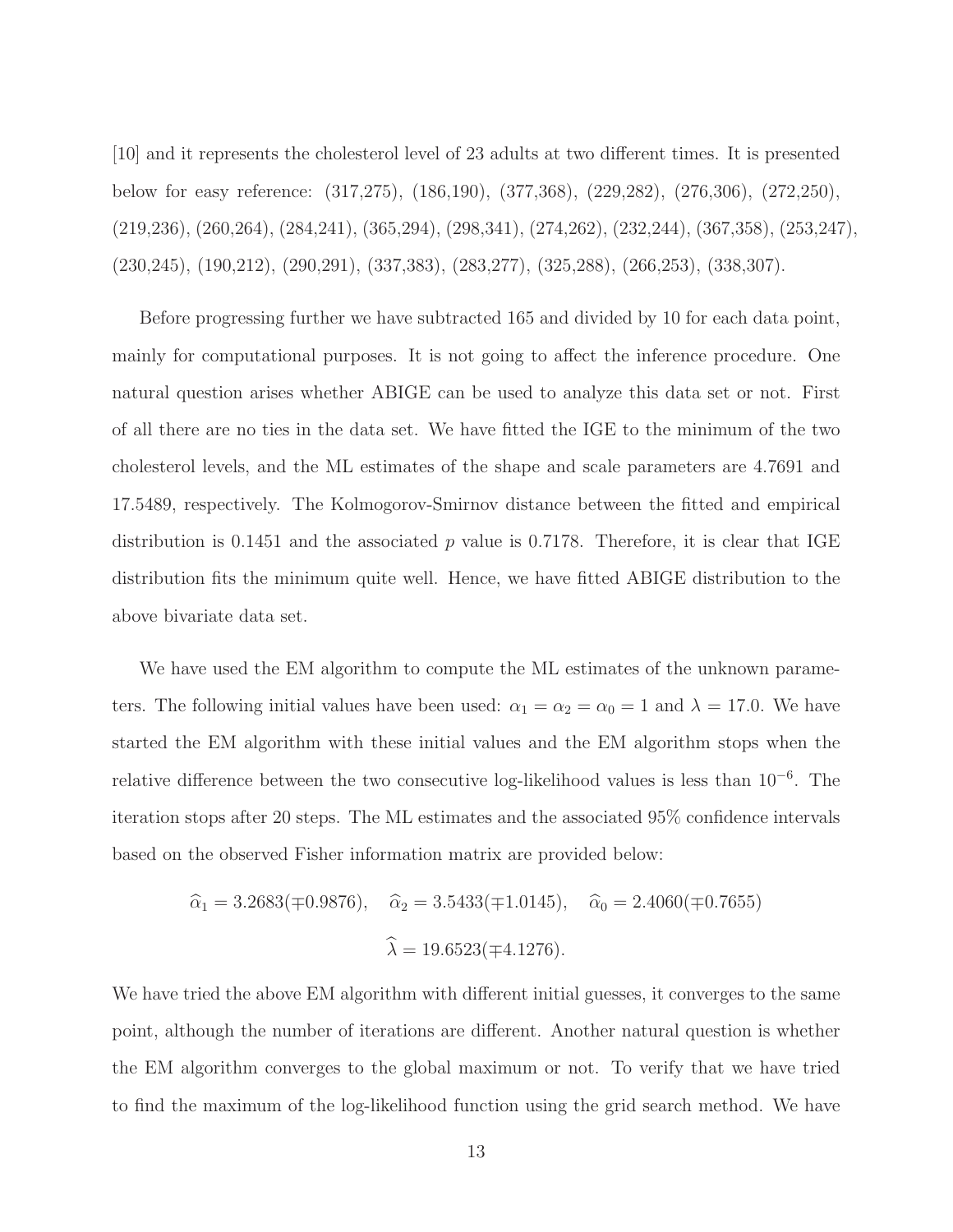taken the range of  $\alpha_0$ ,  $\alpha_1$  and  $\alpha_2$  as  $(0, 5)$  and the range of  $\lambda$  as  $(0, 30)$  with grid size 0.0001 for each parameter. It gives the maximum at the same point although it took more than three hours to execute, whereas in the same machine the EM algorithm converges in few seconds.

## 5 ABSOLUTE CONTINUOUS MULTIVARIATE IGE DISTRIBU-**TION**

In this section we define absolute continuous multivariate IGE (AMIGE) distribution along the same way as the multivariate Block and Basu absolutely continuous exponential distribution, see for example Pradhan and Kundu [18]. The basic idea is the same. First we define the multivariate IGE distribution as follows. Suppose  $U_0, \ldots, U_p$  are independent IGE distributions, and  $U_i \sim \text{IGE}(\alpha_i, \lambda)$ , for  $i = 0, \ldots, p$ . Now define  $X_i = \min\{U_i, U_0\}$ , for  $i = 0, \ldots, p$ . Then  $(X_1, \ldots, X_p)^\top$  is called the MIGE distribution with parameters  $\alpha_0, \ldots, \alpha_p, \lambda$  and it is denoted by  $MIGE(\alpha_1, \ldots, \alpha_p, \alpha_0, \lambda)$ . Now, an AMIGE distribution can be constructed from a MIGE distribution by removing the singular components. We give the formal definition of a AMIGE distribution.

DEFINITION: A random vector  $(Y_1, \ldots, Y_p)^\top$  is said to have a *p*-variate AMIGE distribution with parameters  $\alpha_0, \alpha_1, \ldots, \alpha_p$  and  $\lambda$ , if the joint PDF of  $(Y_1, \ldots, Y_p)^\top$  is of the form:

$$
f_{Y_1,\ldots,Y_p}(y_1,\ldots,y_p)=cf_{IGE}(y_{i_1};\alpha_{i_1},\lambda)\times\ldots\times f_{IGE}(y_{i_{p-1}};\alpha_{i_{p-1}},\lambda)\times f_{IGE}(y_{i_p};\alpha_{i_p}+\alpha_0,\lambda), (17)
$$

here c is the normalizing constant and  $\{i_1, \ldots, i_p\}$  is a permutation of  $\{1, \ldots, p\}$ , where  $y_{i_1} < \ldots < y_{i_p}$ . From now on it will be denoted by  $AMIGE(\alpha_1, \ldots, \alpha_p, \alpha_0, \lambda)$ .

The normalizing constant c is such that

$$
\int_{\mathbb{R}^p} f_{Y_1,\ldots,Y_p}(y_1,\ldots,y_p) dy_1\ldots dy_p = 1.
$$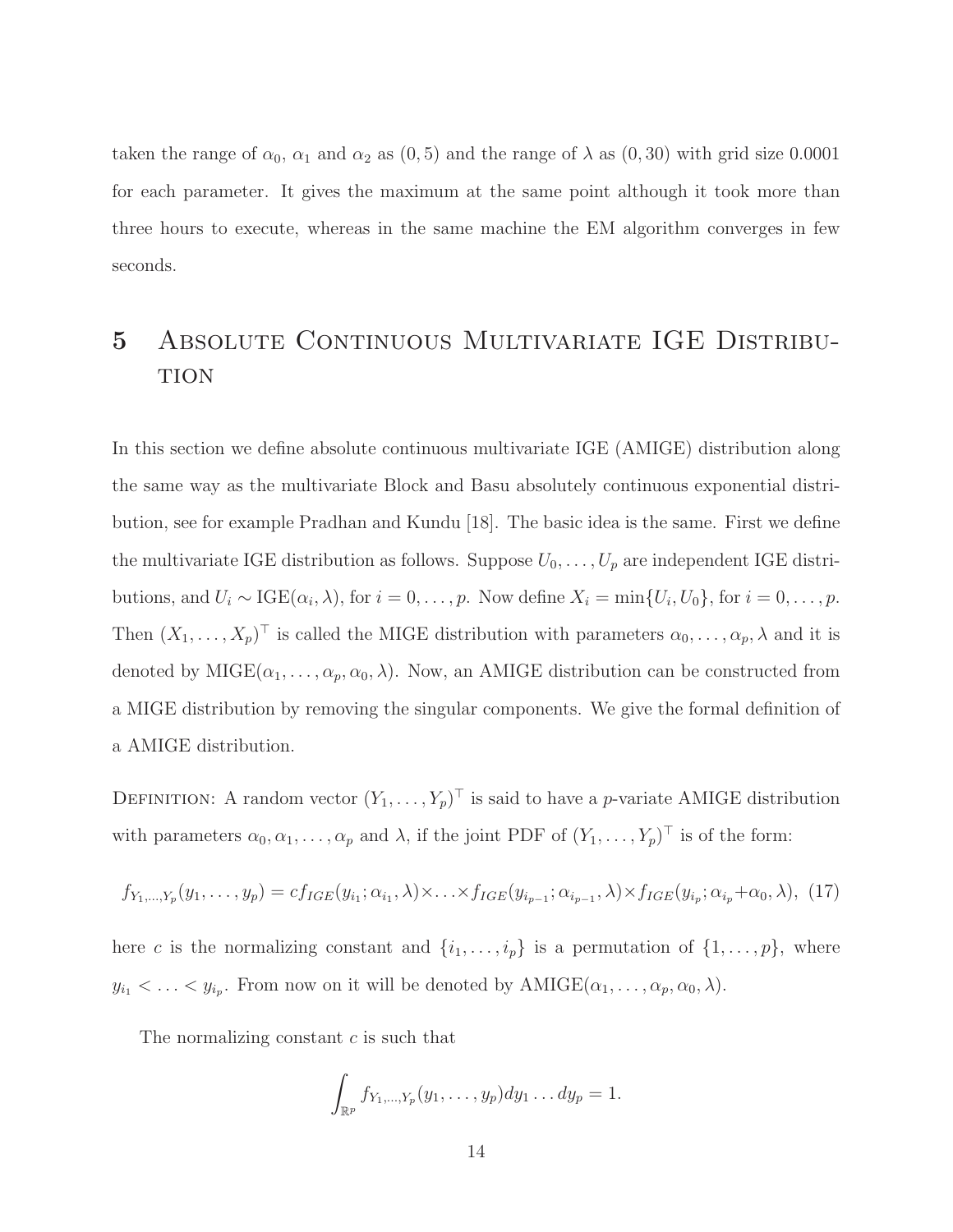It can be seen (see Appendix C) from the simple multiple integration that

$$
c^{-1} = \sum_{p} \frac{\alpha_{i_1}}{\alpha_{i_1} + \ldots + \alpha_{i_p} + \alpha_0} \times \ldots \times \frac{\alpha_{i_{p-1}}}{\alpha_{i_{p-1}} + \alpha_{i_p} + \alpha_0}.
$$
 (18)

Here  $P$  denotes the set of all permutations of  $\{1,\ldots,p\}$ . Note that when  $p = 2, c =$  $\alpha_1 + \alpha_2 + \alpha_0$  $\alpha_1 + \alpha_2$ . The relation between a MIGE and AMIGE can be described as follows:

$$
(Y_1, \ldots, Y_p)^\top = (X_1, \ldots, X_p)^\top | \{ X_{i_1} \neq X_{i_j}, 1 \leq i_1, i_j \leq p \}.
$$
 (19)

The above relation (19) can be easily used to generate random samples from a AMIGE distribution. The following results can be easily obtained, the proofs are avoided.

THEOREM 5.1: Let  $(Y_1, \ldots, Y_p)^\top \sim \text{AMIGE}(\alpha_1, \ldots, \alpha_p, \alpha_0, \lambda)$ .

(a) If  $q < p$ , then  $(Y_1, \ldots, Y_q)^\top \sim \text{AMIGE}(\alpha_1, \ldots, \alpha_q, \alpha_0, \lambda)$ .

(b) If  $\alpha_1 = \ldots = \alpha_p = 1$ , then  $f_{Y_1,\ldots,Y_p}(y_1,\ldots,y_p)$  is continuous on  $\mathbb{R}^p$ ,  $f_{Y_1,\ldots,Y_p}(y_1,\ldots,y_p)$  is unimodal and the mode is at  $(x_0, \ldots, x_0)$ , where  $x_0$  is the unique solution of the non-linear equation

$$
n(e^{\frac{1}{x}} - 1)(1 - 2x) = n(\alpha - 1) + \alpha_0.
$$

- (c)  $Z = \min\{Y_1, \ldots, Y_p\} \sim \text{IGE}(\alpha_1 + \ldots + \alpha_p + \alpha_0, \lambda).$
- (d)  $P(Y_i < Y_j) = \frac{\alpha_i}{\alpha_i}$  $\alpha_i + \alpha_j$ . (e)  $Y_i | \{ Y_i < Y_j \} \sim \text{IGE}(\alpha_i + \alpha_j + \alpha_0, \lambda).$

PROOF: See Appendix D.

Now we consider the estimation of the unknown parameters based on a random sample from a AMIGE distribution. For notational simplicity we illustrate the procedure for  $p = 3$ , although the result can be easily obtained for a general  $p$  also. It is assumed that we have a random sample of size n from  $AMIGE(\alpha_1, \alpha_2, \alpha_3, \alpha_0, \lambda)$  as follows:

$$
Data = \{(y_{1i}, y_{2i}, y_{3i}); i = 1, \dots, n\}.
$$
\n
$$
(20)
$$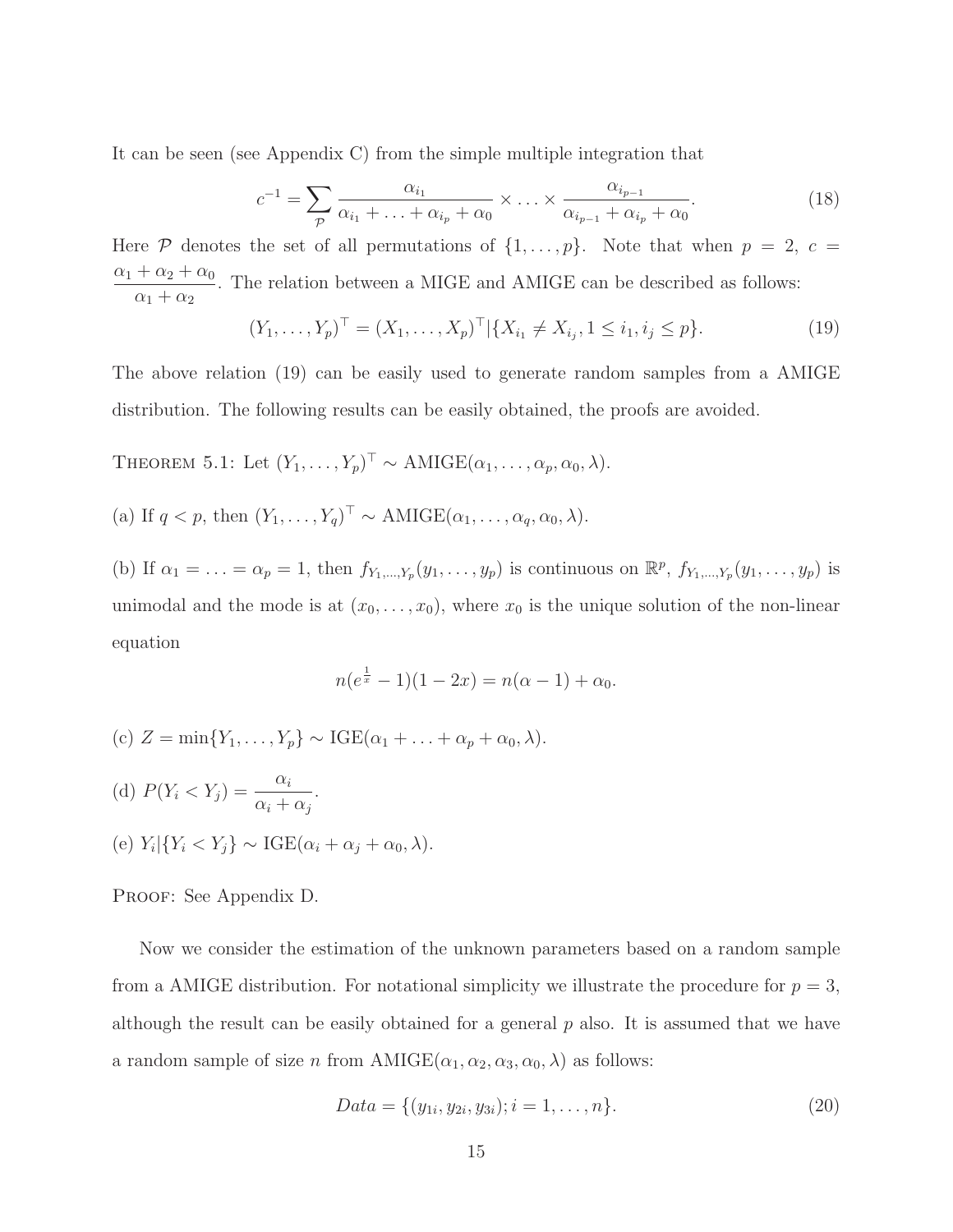In this case also we use the same notations as before, i.e.  $\mathbf{\Theta} = (\alpha_1, \alpha_2, \alpha_3, \alpha_0, \lambda)^\top$ . It is clear that the MLE of  $\Theta$  cannot be obtained in explicit forms, and we use the EM algorithm as before. We use the following notations  $I_{jkm} = \{i : y_{1j} < y_{2k} < y_{3m}\}$ , here  $\{jkm\}$  belongs to the class of all permutations of  $\{1, 2, 3\}$ . Moreover,

$$
w_1 = \frac{\alpha_1}{\alpha_1 + \alpha_0}
$$
,  $w_2 = \frac{\alpha_2}{\alpha_2 + \alpha_0}$ ,  $w_3 = \frac{\alpha_3}{\alpha_3 + \alpha_0}$ .

Let us denote  $n_1 = |I_{123}| + |I_{213}| + |I_{312}| + |I_{132}|$ ,  $n_2 = |I_{123}| + |I_{213}| + |I_{321}| + |I_{231}|$ ,  $n_3 =$  $|I_{312}| + |I_{321}| + |I_{231}| + |I_{132}|$ . The 'pseudo-log-likelihood' function at the k-th stage of the EM algorithm can be written as follows:

$$
l(\Theta|\Theta_{k}) = \sum_{i \in I_{123} \cup I_{132} \cup I_{213} \cup I_{312}} \ln f_{IGE}(y_{1i}; \alpha_{1}, \lambda) +
$$
  
\n
$$
\sum_{i \in I_{231} \cup I_{321}} \left\{ w_{1}^{(k)} \ln f_{IGE}(y_{1i}; \alpha_{1}, \lambda) + (1 - w_{1}^{(k)}) \ln S_{IGE}(y_{1i}; \alpha_{1}, \lambda) \right\} +
$$
  
\n
$$
\sum_{i \in I_{123} \cup I_{231} \cup I_{321}} \ln f_{IGE}(y_{2i}; \alpha_{2}, \lambda) +
$$
  
\n
$$
\sum_{i \in I_{132} \cup I_{332}} \left\{ w_{2}^{(k)} \ln f_{IGE}(y_{2i}; \alpha_{2}, \lambda) + (1 - w_{2}^{(k)}) \ln S_{IGE}(y_{2i}; \alpha_{2}, \lambda) \right\} +
$$
  
\n
$$
\sum_{i \in I_{32} \cup I_{332} \cup I_{321} \cup I_{321}} \left\{ w_{3}^{(k)} \ln f_{IGE}(y_{3i}; \alpha_{3}, \lambda) + (1 - w_{3}^{(k)}) \ln S_{IGE}(y_{3i}; \alpha_{3}, \lambda) \right\} +
$$
  
\n
$$
\sum_{i \in I_{123} \cup I_{312}} \left\{ w_{1}^{(k)} \ln S_{IGE}(y_{1i}; \alpha_{0}, \lambda) + (1 - w_{1}^{(k)}) \ln f_{IGE}(y_{1i}; \alpha_{0}, \lambda) \right\} +
$$
  
\n
$$
\sum_{i \in I_{132} \cup I_{312}} \left\{ w_{2}^{(k)} \ln S_{IGE}(y_{2i}; \alpha_{0}, \lambda) + (1 - w_{2}^{(k)}) \ln f_{IGE}(y_{2i}; \alpha_{0}, \lambda) \right\} +
$$
  
\n
$$
\sum_{i \in I_{123} \cup I_{213}} \left\{ w_{3}^{(k)} \ln S_{IGE}(y_{3i}; \alpha_{0}, \lambda) + (1 - w_{3}^{(k)}) \ln f_{IGE}(y_{2i}; \alpha_{0}, \lambda) \right\}.
$$
  
\n(21)

It is clear that for a given  $\lambda$ 

$$
\widehat{\alpha}_1^{(k+1)}(\lambda) = \frac{n_1 + w_1^{(k)}(n - n_1)}{\sum_{i \in I} \ln(1 - e^{-\frac{\lambda}{y_{1i}}})},
$$
  

$$
\widehat{\alpha}_2^{(k+1)}(\lambda) = \frac{n_2 + w_2^{(k)}(n - n_2)}{\sum_{i \in I} \ln(1 - e^{-\frac{\lambda}{y_{2i}}})},
$$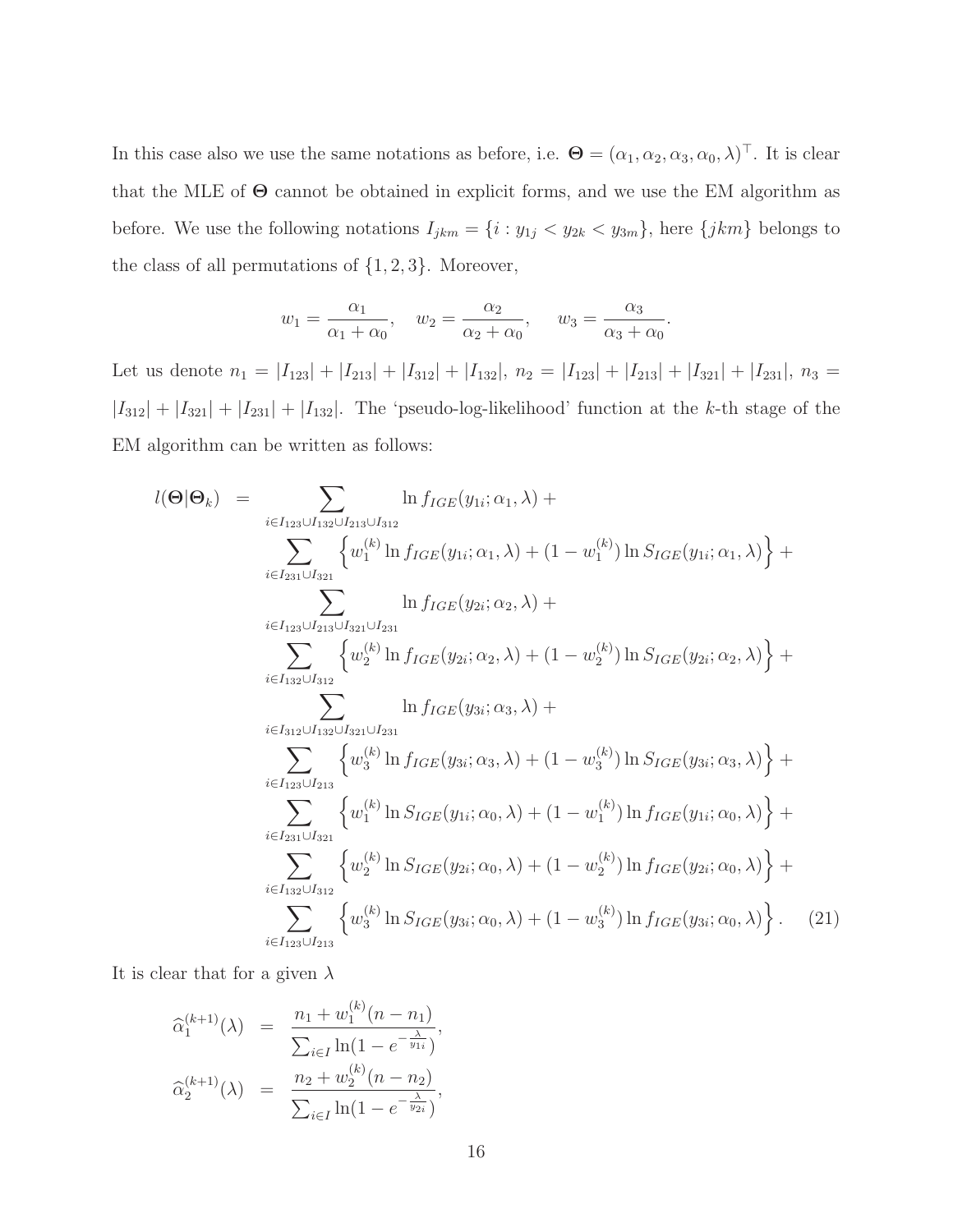$$
\begin{array}{rcl}\n\widehat{\alpha}_3^{(k+1)}(\lambda) &=& \frac{n_3 + w_3^{(k)}(n - n_3)}{\sum_{i \in I} \ln(1 - e^{-\frac{\lambda}{y_{3i}}})}, \\
\widehat{\alpha}_0^{(k+1)}(\lambda) &=& \frac{(n - n_1)(1 - w_1^{(k)}) + (n - n_2)(1 - w_2^{(k)}) + (n - n_3)(1 - w_3^{(k)})}{\sum_{i \in I} \ln(1 - e^{-\frac{\lambda}{y_{1i}}}) + \sum_{i \in I} \ln(1 - e^{-\frac{\lambda}{y_{2i}}}) + \sum_{i \in I} \ln(1 - e^{-\frac{\lambda}{y_{3i}}})},\n\end{array}
$$

maximize (21). Moreover,  $\lambda^{(k+1)}$  can be obtained by maximizing the profile "pseudo-loglikelihood' function of  $\lambda$ . Hence, 'M'-step can be performed by solving only one onedimensional optimization problem.

### 6 Conclusions and Some Open Problems

In this paper we have introduced a new absolutely continuous bivariate distribution by removing the singular component of the singular bivariate inverse generalized exponential distribution. The marginals of the present bivariate distribution can be heavy tailed and have non-monotone hazard function. Due to presence of four parameters, the proposed distribution is very flexible. We have developed an EM algorithm which can be used very conveniently to compute the ML estimators of the unknown parameters. The method has been extended to the multivariate case also.

As it has been mentioned before that GE distribution can be obtained as a special case of the generalized Gompertz-Verhulst (GGV) distribution as introduced by Ahuja and Nash [1]. The CDF of a GGV distribution with parameters  $p > 0$ ,  $\sigma > 0$  and  $\theta > 0$  takes the following form:

$$
F_{GGV}(x; \theta, \sigma, p) = \begin{cases} 0 & \text{if } x \le \sigma \ln p \\ \left(1 - pe^{-\frac{x}{\sigma}}\right)^{\theta} & \text{if } x > \sigma \ln p. \end{cases}
$$
 (22)

Therefore, if we reparameterize as  $\lambda = \sigma^{-1}$  and  $\mu = \sigma \ln p$ , then (22) can be written as

$$
F_{GGV}(x; \theta, \lambda, \mu) = \begin{cases} 0 & \text{if } x \le \mu \\ \left(1 - e^{-\lambda(x-\mu)}\right)^{\theta} & \text{if } x > \mu. \end{cases}
$$
 (23)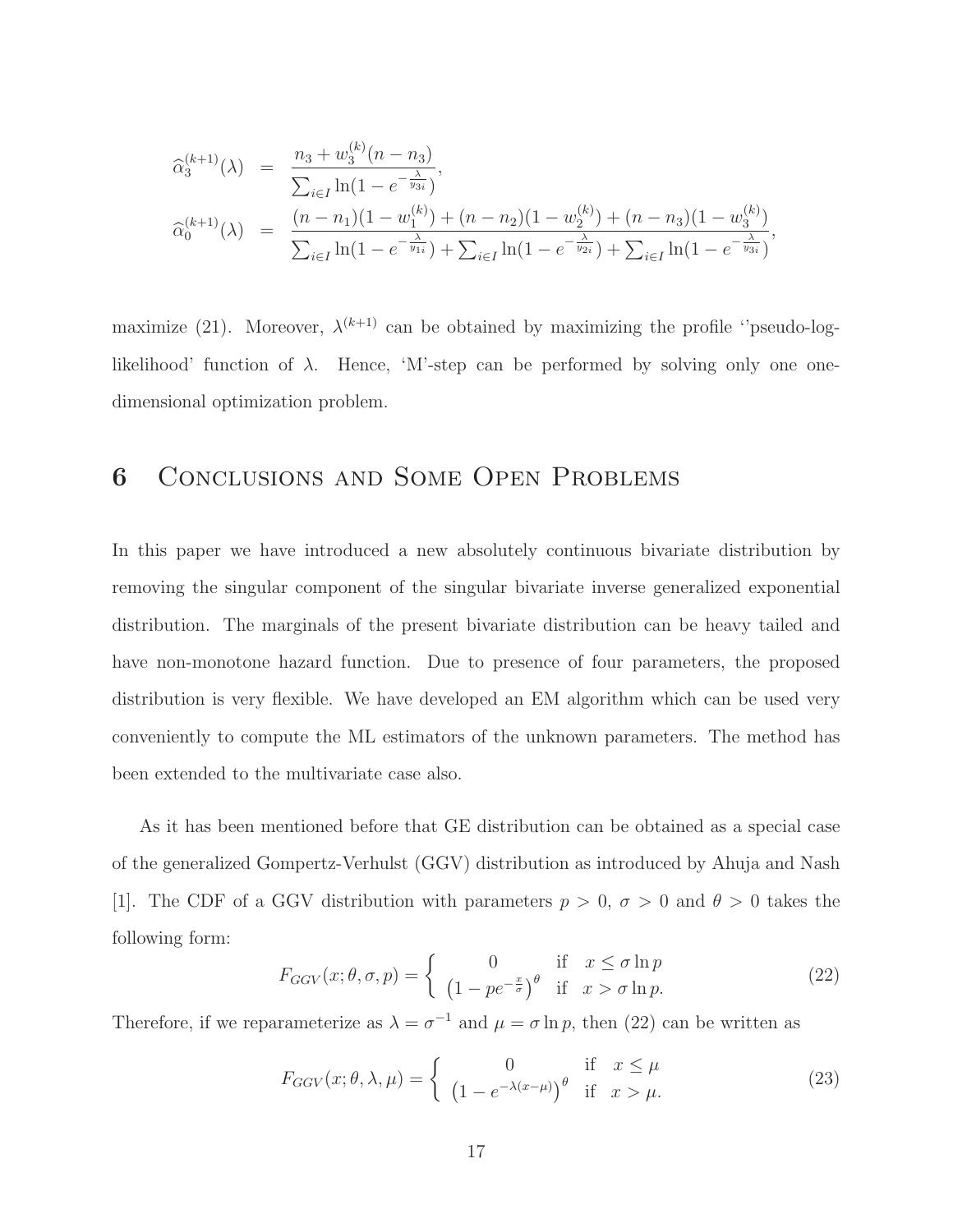Hence, the GGV distribution is same as the three-parameter (location shift) GE distribution. Three-parameter IGE can be analogously defined from the three-parameter GE distribution. Similarly, five-parameter ABIGE can be defined with one location, one scale and three shape parameters and all the properties also remain same. If the common location parameter is known then the proposed EM algorithm can be used to compute the MLEs of the unknown parameters. All the results can be easily generalized to the multivariate case also. But if the location parameter is unknown, then it is no more a regular family and MLEs may not exist always. It will be interesting to develop proper inference procedure in this case. More work is needed in this direction.

Recently, Feizjavadian and Hashemi [8], Cai, Shi and Liu [6] and Shen and Xu [19] developed dependent competing risks model based Marshall-Olkin bivariate Weibull distribution. The main assumption in developing the model based on Marshall-Olkin bivariate Weibull distribution is that an experimental unit can fail at a particular time due to two competing causes simultaneously. But it may not be true in many cases. It seems this distribution can be used to develop dependent competing risks data when there are no ties on the cause of failure. The detailed inference procedure needs to be developed. The work is in progress, it will be reported later.

#### Acknowledgements:

The author would like to thank two unknown reviewers and Professor Barry C. Arnold for providing some constructive suggestions which had helped to improve the manuscript significantly. Part of the work has been funded by a grant from the Science and Engineering Research Board, Government of India, Grant no. SERB MTR/2018/000179.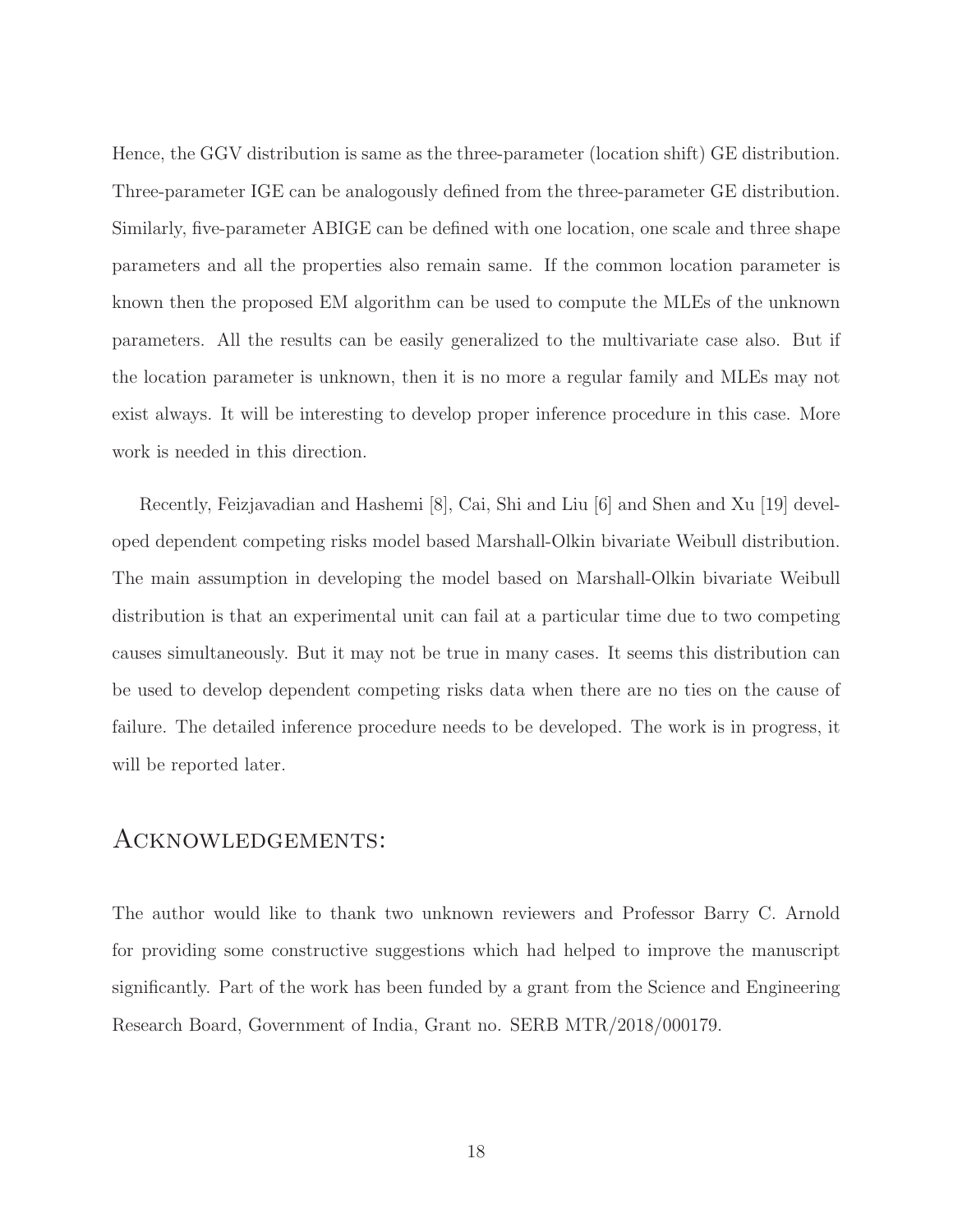## Appendix A: Proofs

#### PROOF OF THEOREM 2.1:

(a) It is clear that  $f_{U,V}(u, v)$  is continuous in  $S_1 \cup S_2$ . Since  $f_{U,V}(x, x) = \lim_{u,v \to x} f_{U,V}(u, v)$ , it follows that  $f_{U,V}(u, v)$  is continuous in  $S_0 \cup S_1 \cup S_2$ . Since for all  $0 < u, v < \infty$ ,

$$
f_{U,V}(0,0) = f_{U,V}(\infty,\infty) = f_{U,V}(u,0) = f_{U,V}(u,\infty) = f_{U,V}(0,v) = f_{U,V}(\infty,v) = 0,
$$

that  $f_{U,V}(u, v)$  has a local maximum. It can be easily checked by taking derivatives of ln  $f_{U,V}(u, v)$  that  $f_{U,V}(u, v)$  does not have any critical point in the region  $S_1 \cup S_2$ , hence  $f_{U,V}(u, v)$  does not have any critical point in the region  $S_1 \cup S_2$ , hence it does not have any local maximum in  $S_1 \cup S_2$ . Therefore, in this case the local maximum will be at  $S_0$ . By taking derivative with respect to x of  $\ln f_{U,V}(x, x)$  and equating it to zero, we can get one needs to solve the equation (9). It can be easily seen that the left hand side of (9) is a decreasing function of x, and it decreases from  $\infty$  to -4. Hence, it has a unique solution. (b) Note that since  $\alpha_1 > 1$  and  $\alpha_2 + \alpha_0 < 1$ , it can be easily seen by taking partial derivatives of ln  $f_{U,V}(u, v)$  that  $f_{U,V}(u, v)$  has a critical point at  $(x_1, x_2)$ , where  $x_1$  and  $x_2$  are solutions of the non-linear equations (10) and (11), respectively. Clearly  $x_1 < 1/2$ , since  $\alpha_1 > 1$ and  $x_2 < 1/2$ , since  $\alpha_2 + \alpha_0 < 1$ . Hence,  $(x_1, x_2) \in S_1$ . Uniqueness follows using the same argument as in (a). It can be easily checked that  $f_{U,V}(u, v)$  does not have a critical point in  $S_2$ . (c) Follows similarly as in (b).

### Appendix B: Observed Fisher Information Matrix

Using the same notation as Louis [12], the observed Fisher information matrix can be written as

$$
\boldsymbol{F}_{obs} = \boldsymbol{B} - \boldsymbol{S}\boldsymbol{S}^\top,
$$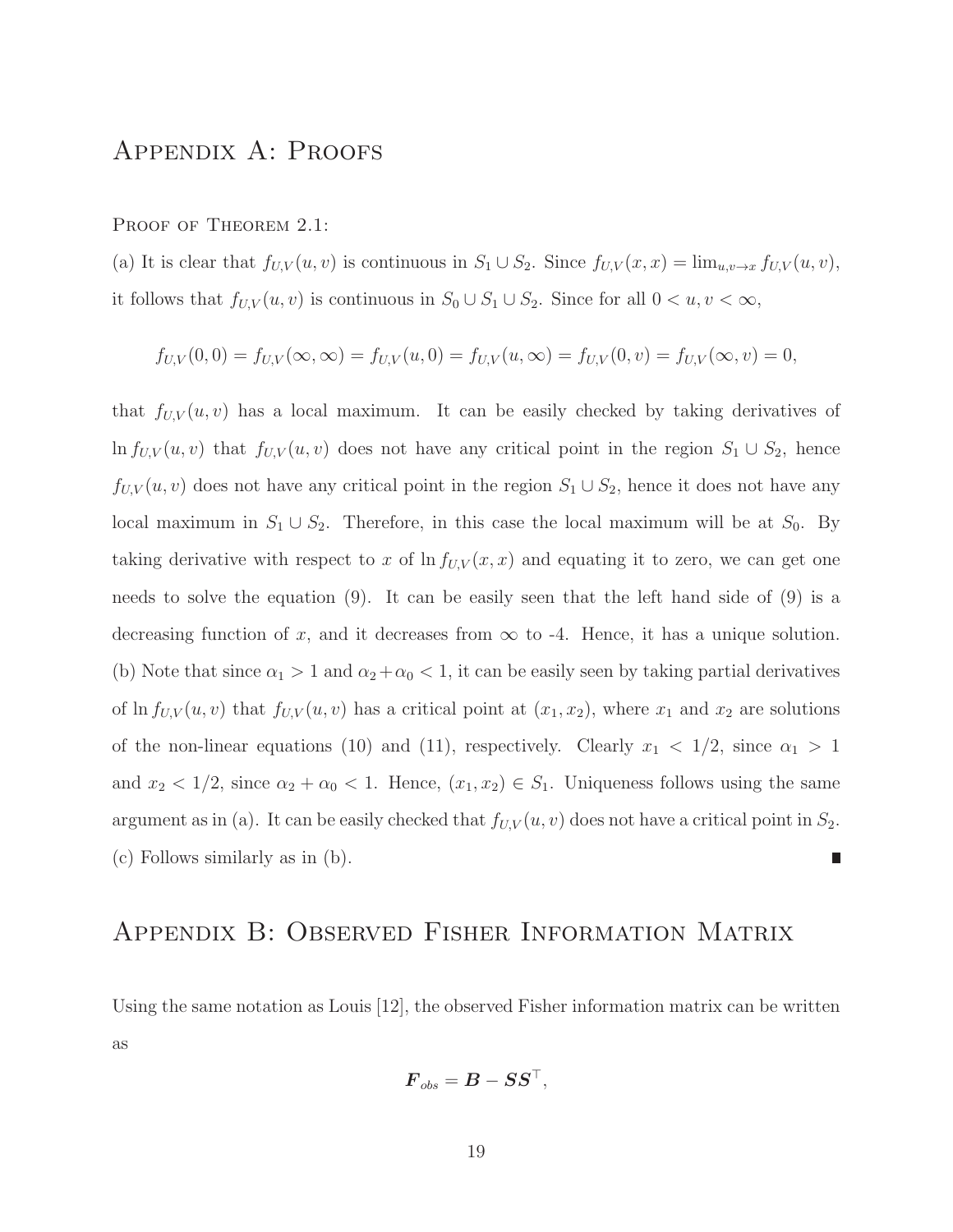here  $B$  is the negative of the second derivative of the log-likelihood function and  $S$  is the derivative vector. We provide the elements of the matrix  $B$  and the vector  $S$ . We will use the following notation for brevity.

$$
a_{11} = \sum_{i \in I_1} \frac{1}{u_i^2 (1 - e^{-\frac{\hat{\lambda}}{u_i}})^2}, \quad a_{12} = \sum_{i \in I_2} \frac{1}{u_i^2 (1 - e^{-\frac{\hat{\lambda}}{u_i}})^2},
$$
  
\n
$$
a_{22} = \sum_{i \in I_2} \frac{1}{v_i^2 (1 - e^{-\frac{\hat{\lambda}}{v_i}})^2}, \quad a_{21} = \sum_{i \in I_1} \frac{1}{v_i^2 (1 - e^{-\frac{\hat{\lambda}}{v_i}})^2}
$$
  
\n
$$
b_{11} = \sum_{i \in I_1} \frac{1}{u_i (1 - e^{-\frac{\hat{\lambda}}{u_i}})}, \quad b_{12} = \sum_{i \in I_2} \frac{1}{u_i (1 - e^{-\frac{\hat{\lambda}}{u_i}})},
$$
  
\n
$$
b_{22} = \sum_{i \in I_2} \frac{1}{v_i (1 - e^{-\frac{\hat{\lambda}}{v_i}})}, \quad b_{21} = \sum_{i \in I_1} \frac{1}{v_i (1 - e^{-\frac{\hat{\lambda}}{v_i}})}
$$
  
\n
$$
c_{11} = \sum_{i \in I_1} \frac{1}{u_i}, \quad c_{12} = \sum_{i \in I_2} \frac{1}{u_i}, c_{22} = \sum_{i \in I_2} \frac{1}{v_i}, \quad c_{21} = \sum_{i \in I_1} \frac{1}{v_i},
$$
  
\n
$$
d_{11} = \sum_{i \in I_1} \ln(1 - e^{-\frac{\hat{\lambda}}{u_i}}), d_{12} = \sum_{i \in I_2} \ln(1 - e^{-\frac{\hat{\lambda}}{u_i}})
$$
  
\n
$$
d_{22} = \sum_{i \in I_2} \ln(1 - e^{-\frac{\hat{\lambda}}{v_i}}), d_{21} = \sum_{i \in I_1} \ln(1 - e^{-\frac{\hat{\lambda}}{v_i}}).
$$

If the  $(i, j)$ -th element of the matrix **B** is  $B(i, j)$ , then  $B(i, j) = B(j, i)$ , for  $1 \le i, j \le 4$ , and for  $1 \leq i \leq j \leq 4$ ,

$$
B(1,1) = \frac{n_1 + n_2 w_2}{\hat{\alpha}_1^2}, \quad B(2,2) = \frac{n_2 + n_1 w_1}{\hat{\alpha}_2^2}, \quad B(3,3) = \frac{n_1 (1 - w_1) + n_2 (1 - w_2)}{\hat{\alpha}_0^2},
$$

$$
B(4,4) = \frac{2}{\hat{\lambda}^2} + a_{11} [\hat{\alpha}_1 - 1] + a_{22} [\hat{\alpha}_2 - 1] + a_{12} [\hat{\alpha}_1 + \hat{\alpha}_0 - 1] + a_{21} [\hat{\alpha}_2 + \hat{\alpha}_0 - 1]
$$

$$
B(1,4) = -\frac{1}{\hat{\lambda}^2} - (c_{11} + b_{11}), B(2,4) = -\frac{1}{\hat{\lambda}^2} - (c_{22} + b_{22}), B(3,4) = b_{12} + b_{21},
$$

$$
B(1,3) = B(2,3) = B(1,2) = 0.
$$

If  $S = (S(1), S(2), S(3), S(4))^T$ , then

$$
S(1) = \frac{n_1 + w_2 n_2}{\hat{\alpha}_1} + (d_{11} + d_{12}), S(2) = \frac{n_2 + w_1 n_1}{\hat{\alpha}_2} + (d_{22} + d_{21}), S(3) = d_{12} + d_{21},
$$
  

$$
S(4) = \hat{\lambda}(c_{11} + c_{12} + c_{21} + c_{22}) - \frac{2n}{\hat{\lambda}} - \hat{\alpha}_1(b_{11} + b_{12}) + \hat{\alpha}_2(b_{22} + b_{21}) + \hat{\alpha}_0(b_{21} + b_{12}) + (b_{11} + b_{12} + b_{21} + b_{22}).
$$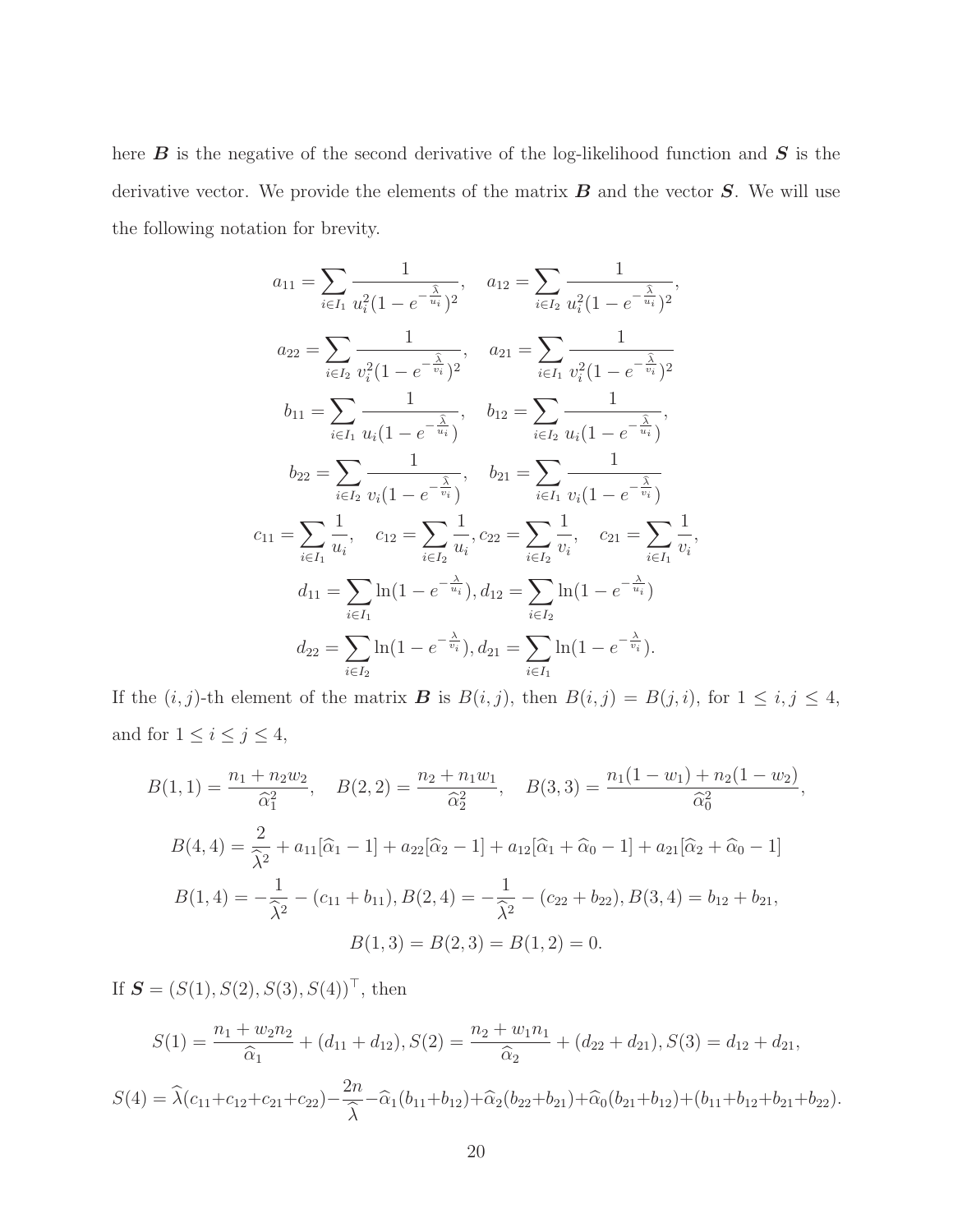## Appendix C: Normalizing Constant c

In this section we show that the normalizing constant  $c$  satisfies  $(18)$ . We will show the result for  $p = 3$ , the general result easily follows from there. If  $(Y_1, Y_2, Y_3)^{\top}$  follows a AMIGE with parameters  $\alpha_0$ ,  $\alpha_1$ ,  $\alpha_2$ ,  $\alpha_3$  and  $\lambda$ , then

$$
f_{Y_1,Y_2,Y_3}(y_1,y_2,y_3) = c \begin{cases} f_{IGE}(y_1;\alpha_1,\lambda) f_{IGE}(y_2;\alpha_2,\lambda) f_{IGE}(y_3;\alpha_0+\alpha_3,\lambda) & \text{if } y_1 < y_2 < y_3 \\ f_{IGE}(y_1;\alpha_1,\lambda) f_{IGE}(y_3;\alpha_3,\lambda) f_{IGE}(y_2;\alpha_0+\alpha_2,\lambda) & \text{if } y_1 < y_3 < y_2 \\ f_{IGE}(y_2;\alpha_2,\lambda) f_{IGE}(y_1;\alpha_1,\lambda) f_{IGE}(y_3;\alpha_0+\alpha_3,\lambda) & \text{if } y_2 < y_1 < y_3 \\ f_{IGE}(y_2;\alpha_2,\lambda) f_{IGE}(y_3;\alpha_3,\lambda) f_{IGE}(y_1;\alpha_0+\alpha_1,\lambda) & \text{if } y_2 < y_3 < y_1 \\ f_{IGE}(y_3;\alpha_3,\lambda) f_{IGE}(y_1;\alpha_1,\lambda) f_{IGE}(y_2;\alpha_0+\alpha_2,\lambda) & \text{if } y_3 < y_1 < y_2 \\ f_{IGE}(y_3;\alpha_3,\lambda) f_{IGE}(y_2;\alpha_2,\lambda) f_{IGE}(y_1;\alpha_0+\alpha_1,\lambda) & \text{if } y_3 < y_2 < y_1. \end{cases}
$$

Now note that

$$
\int_0^\infty \int_{y_1}^\infty \int_{y_2}^\infty f_{IGE}(y_1; \alpha_1, \lambda) f_{IGE}(y_2; \alpha_2, \lambda) f_{IGE}(y_3; \alpha_0 + \alpha_3, \lambda) dy_3 dy_2 dy_1 =
$$
\n
$$
\int_0^\infty \int_{y_1}^\infty f_{IGE}(y_1; \alpha_1, \lambda) f_{IGE}(y_2; \alpha_2, \lambda) S_{IGE}(y_2; \alpha_0 + \alpha_3, \lambda) dy_3 dy_2 =
$$
\n
$$
\frac{\alpha_2}{\alpha_2 + \alpha_3 + \alpha_0} \int_0^\infty \int_{y_1}^\infty f_{IGE}(y_1; \alpha_1, \lambda) S_{IGE}(y_1; \alpha_2 + \alpha_3 + \alpha_0, \lambda) =
$$
\n
$$
\frac{\alpha_1}{\alpha_1 + \alpha_2 + \alpha_3 + \alpha_0} \times \frac{\alpha_2}{\alpha_2 + \alpha_3 + \alpha_0}.
$$

Similarly, the other integrations also can be obtained. Hence

$$
c^{-1} = \frac{\alpha_1}{\alpha_1 + \alpha_2 + \alpha_3 + \alpha_0} \times \frac{\alpha_2}{\alpha_2 + \alpha_3 + \alpha_0} + \frac{\alpha_1}{\alpha_1 + \alpha_2 + \alpha_3 + \alpha_0} \times \frac{\alpha_3}{\alpha_2 + \alpha_3 + \alpha_0} + \frac{\alpha_2}{\alpha_2 + \alpha_3 + \alpha_0} \times \frac{\alpha_1}{\alpha_1 + \alpha_2 + \alpha_3 + \alpha_0} \times \frac{\alpha_2}{\alpha_1 + \alpha_2 + \alpha_3 + \alpha_0} + \frac{\alpha_2}{\alpha_1 + \alpha_2 + \alpha_3 + \alpha_0} \times \frac{\alpha_3}{\alpha_1 + \alpha_2 + \alpha_3 + \alpha_0} + \frac{\alpha_3}{\alpha_1 + \alpha_2 + \alpha_3 + \alpha_0} \times \frac{\alpha_2}{\alpha_1 + \alpha_2 + \alpha_0}.
$$

## APPENDIX D: PROOF OF THEOREM 5.1

- (a) Follows from the definition.
- (b) Proof follows along the same way as the proof of Part (a) of Theorem 2.1.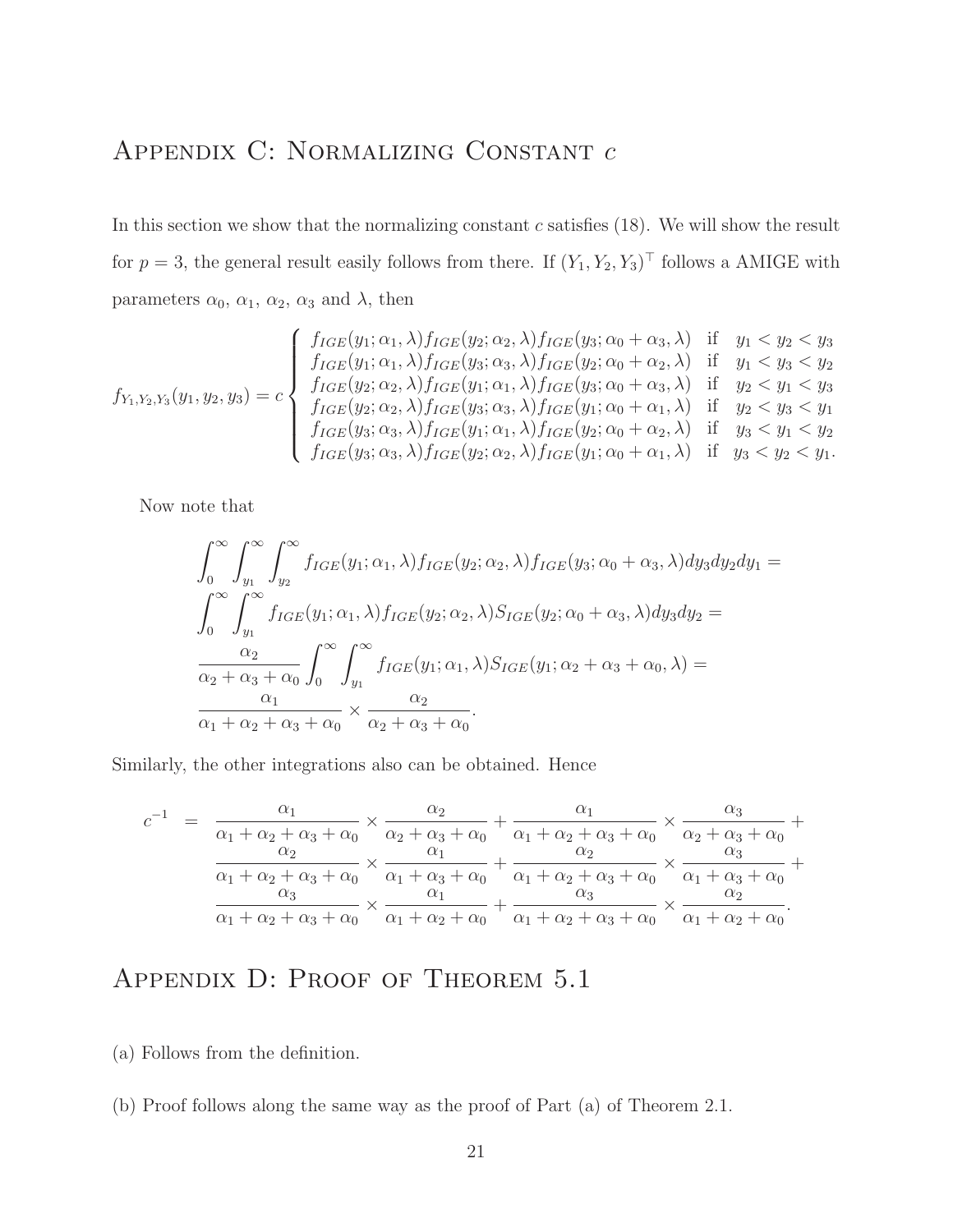(c)

$$
P(Z > z) = P(U_1 > z, ..., U_p > z, U_0 > z)
$$
  
= 
$$
S_{IGE}(z; \alpha_1, \lambda) \times ... \times S_{IGE}(z; \alpha_p, \lambda) S_{IGE}(z; \alpha_0, \lambda)
$$
  
= 
$$
S_{IGE}(z; \alpha_1 + ... + \alpha_p + \alpha_0, \lambda).
$$

(d) Observe that  $(Y_i, Y_j) \sim \text{ABIGE}(\alpha_i, \alpha_j, \lambda)$ . Hence,

$$
P(Y_i < Y_j) = \frac{\alpha_i + \alpha_j + \alpha_0}{\alpha_i + \alpha_j} \int_0^\infty \int_u^\infty f_{IGE}(u; \alpha_i, \lambda) f_{IGE}(v; \alpha_j + \alpha_0, \lambda) dv du
$$
\n
$$
= \frac{\alpha_i + \alpha_j + \alpha_0}{\alpha_i + \alpha_j} \int_0^\infty f_{IGE}(u; \alpha_i, \lambda) S_{IGE}(u; \alpha_j + \alpha_0, \lambda) du
$$
\n
$$
= \frac{\alpha_i}{\alpha_i + \alpha_j}.
$$

(e) Observe that  $(Y_i, Y_j) \sim \text{ABIGE}(\alpha_i, \alpha_j, \lambda)$ . Hence,

$$
P(Y_i > a | Y_i < Y_j) = \frac{P(a < Y_i < Y_j)}{P(Y_i < Y_j)} \\
= \frac{\alpha_i + \alpha_j + \alpha_0}{\alpha_i} \int_a^\infty \int_u^\infty f_{IGE}(u; \alpha_i, \lambda) f_{IGE}(v, \alpha_j + \alpha_0, \lambda) dv du \\
= \frac{\alpha_i + \alpha_j + \alpha_0}{\alpha_i} \int_a^\infty f_{IGE}(u; \alpha_i, \lambda) S_{IGE}(u, \alpha_j + \alpha_0, \lambda) du \\
= S_{IGE}(a; \alpha_i + \alpha_j + \alpha_0, \lambda).
$$

## References

- [1] Ahuja, J. C. and Nash, S. W. (1967), "The generalized Gompertz-Verhulst family of distributions",  $Sankhy\bar{a}$  Ser. A, vol. 29, 141–156.
- [2] Al-Hussaini, E.K. and Ahsanullah, M. (2015), Exponentiated Distributions, Atlantis Press, Paris, France.
- [3] Alqallaf, F.A. and Kundu, D. (2020), "A Bivariate Inverse Generalized Exponential Distribution and its Applications in Dependent Competing Risks Model", submitted for publication.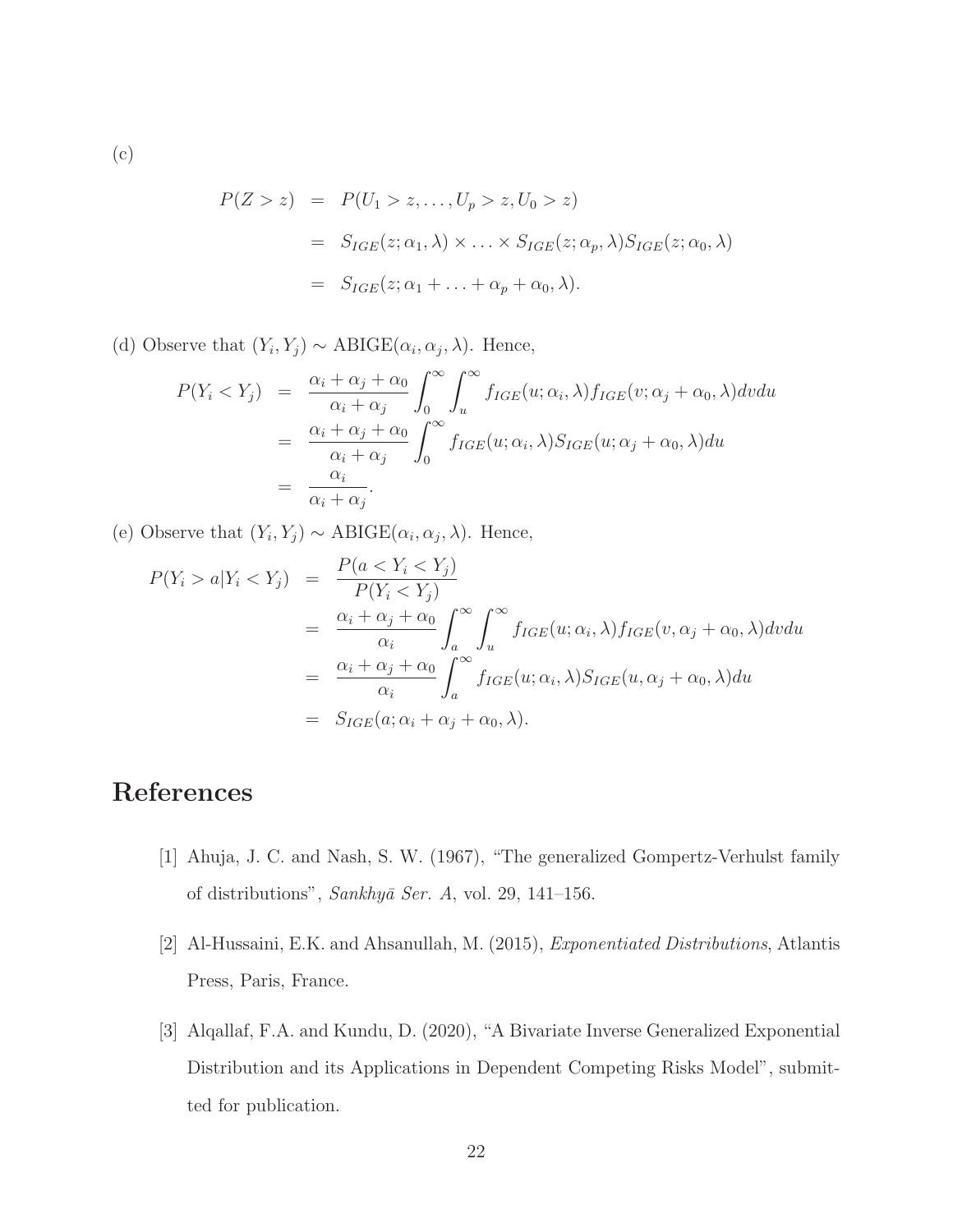- [4] Bemis, B., Bain, L.J. and Higgins, J.J. (1972), "Estimation and hypothesis testing for the parameters of a bivariate exponential distribution", Journal of the American Statistical Association, vol. 67, 927 – 929.
- [5] Block, H. and Basu, A.P. (1974), "A continuous bivariate exponential extension", Journal of the American Statistical Association, vol. 69, 1031–1037.
- [6] Cai, J., Shi, Y., Liu, B. (2017), "Analysis of incomplete data in the presence of dependent competing risks from Marshall-Olkin bivariate Weibull distribution under progressive hybrid censoring", Communications in Statistics - Theory and Methods, vol. 46, 6497 – 6511.
- [7] Dinse, G. E. (1982). Non-parametric estimation of partially incomplete time and types of failure data.Biometrics38, 417–431
- [8] Feizjavadian, S.H. and Hashemi, R. (2015), "Analysis of dependent competing risks in presence of progressive hybrid censoring using Marshall-Olkin bivariate Weibull distribution", *Computational Statistics and Data Analysis*, vol. 82, 19 – 34.
- [9] Gupta, R.D. and Kundu, D. (1999), "Generalized exponential distribution", Australian and New Zealand Journal of Statistics, vol. 41, 173 – 188.
- [10] Johnson, R.A. and Wichern, D.W. (1999), Applied Multivariate Analysis, 4th edition, Prentice-Hall, New Jersey.
- [11] Kundu, D. and Gupta, R.D. (2009), "Bivariate generalized exponential distribution", Journal of Multivariate Analysis, vol.  $100, 581 - 593$ .
- [12] Louis, T. A. (1982), "Finding the observed information matrix when using the EM algorithm", Journal of the Royal Statistical Society, Series B  $44, 226 - 233$ .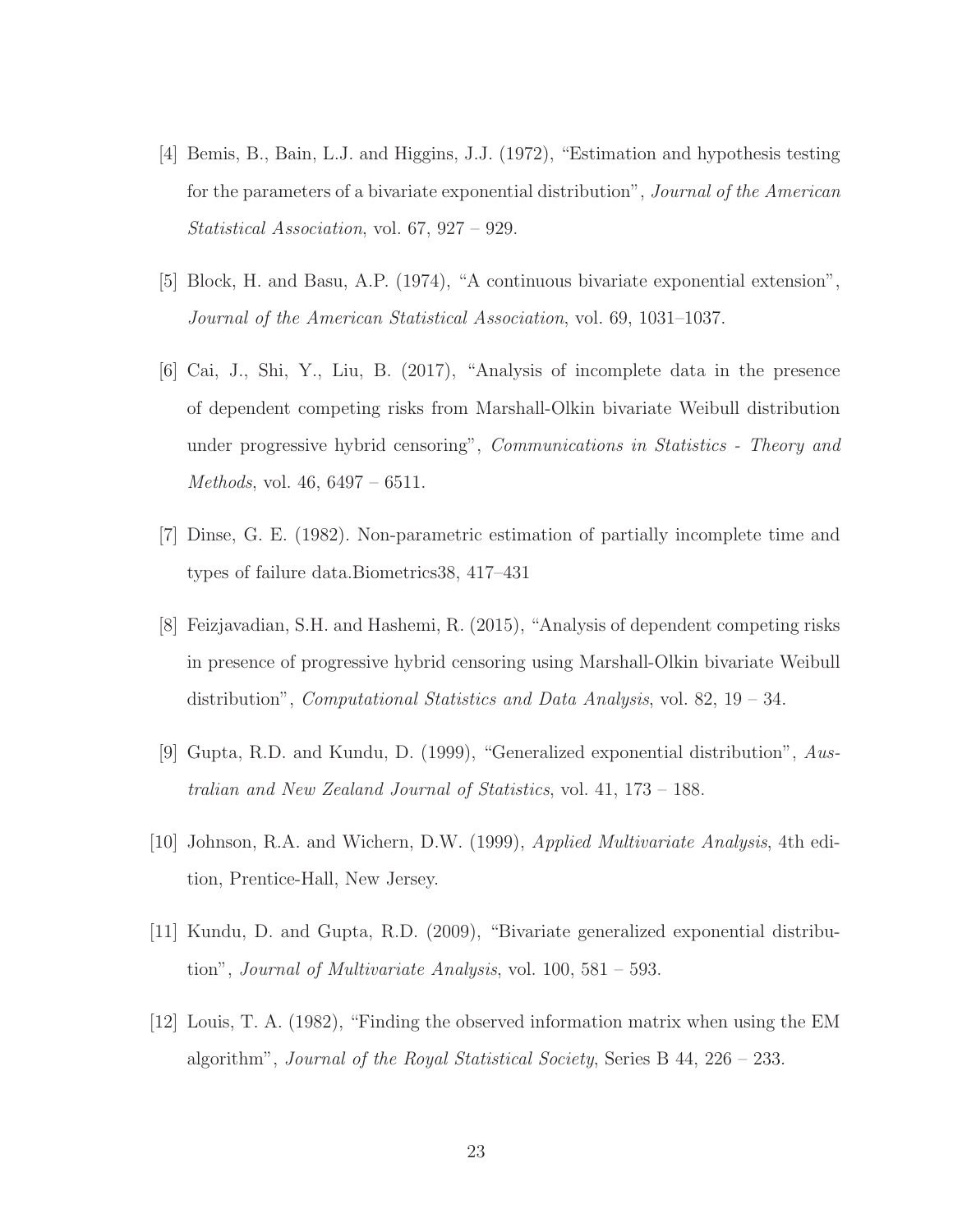- [13] Marshall, A.W. and Olkin, I. (1967), "A multivariate exponential distribution", Journal of the American Statistical Association, vol. 62, 30 – 44.
- [14] Mudholkar, G.S. and Srivastava, D.K. (1993), "Exponentiated Weibull family for analyzing bathtub failure data", IEEE Transactions on Reliability, vol. 42, 299–302.
- [15] Murthy, D.N.P., Xie, M. and Jiang, R. (2004), Weibull Models, Wiley, New-York.
- [16] Nadarajah, S. (2011), "The exponentiated exponential distribution; a survey", Advances in Statistical Analysis, vol. 95, 219 - 251
- [17] Oguntunde, P.E. and Adejumo, A.O. (2015), "The generalized inverted generalized exponential distribution with an application to a censored Data", Journal of Statistics Applications and Probability, vol. 4, 223 - 230.
- [18] Pradhan, B. and Kundu, D. (2016), "Bayes estimation for the Block and Basu bivariate and multivariate Weibull distributions", Journal of Statistical Computation and Simulation, vol. 86, no. 1,  $170 - 182$ .
- [19] Shen, Y. and Xu, A. (2018), "On the dependent competing risks using Marshall-Olkin bivariate Weibull model: parameter estimation with different methods", Communications in Statistics - Theory and Methods, vol. 47, 5558 – 5572.
- [20] Verhulst,P.F. (1945) Recherches mathematique sur la loi d'-accroissement do la population. Nouvelles Memoires de l'Academie Royale des Sciences et Belles-Lettres de Bruxelles [i.e. Mémoires, Series 2], vol. 18, 38 pp.